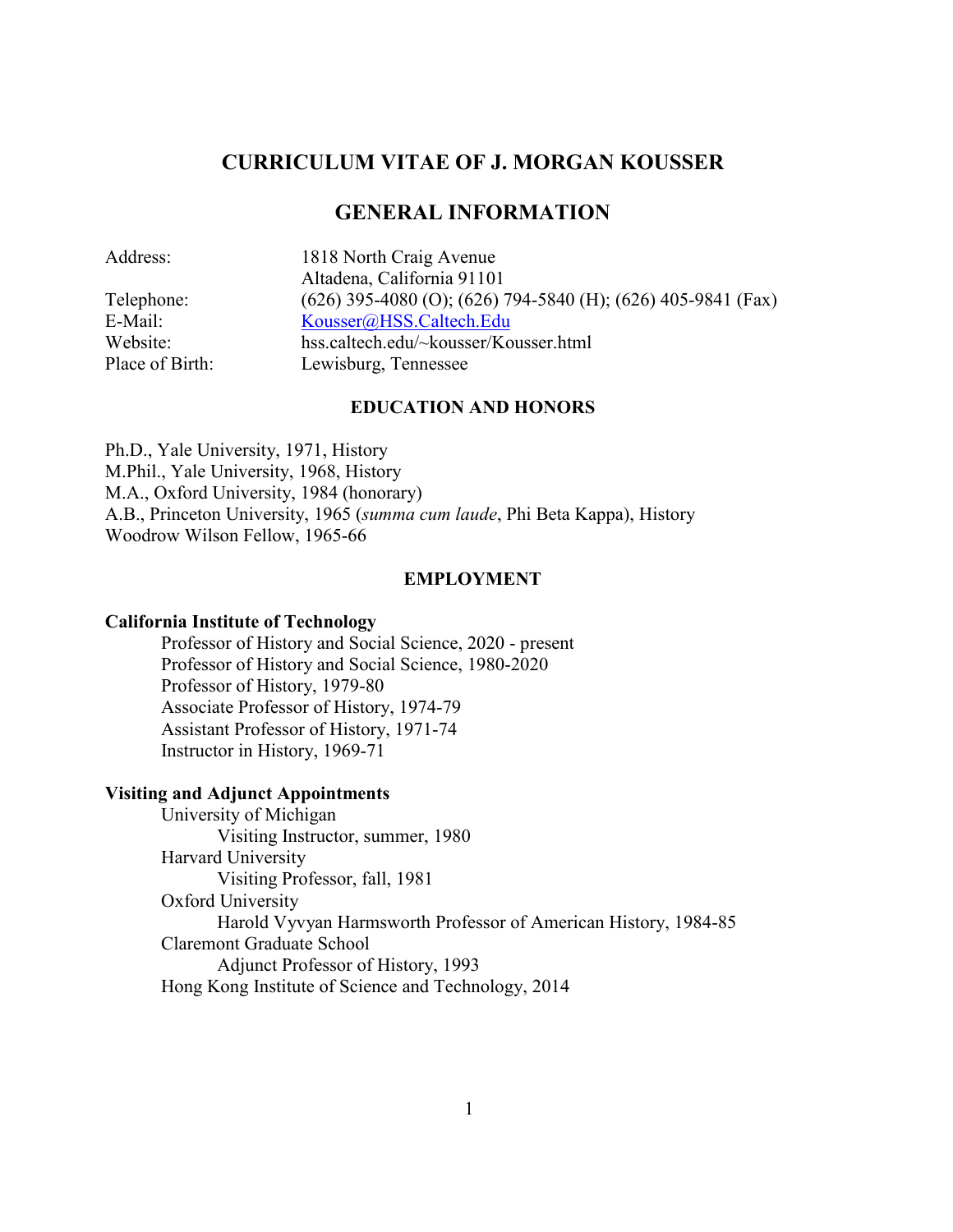### **PUBLICATIONS**

#### **Books**

- *Colorblind Injustice: Minority Voting Rights and the Undoing of the Second Reconstruction* (University of North Carolina Press, 1999).
- *Dead End: The Development of Litigation on Racial Discrimination in Schools in 19th Century America* (Fair Lawn, N.J.: Oxford University Press, 1986).
- *Region, Race, and Reconstruction: Essays in Honor of C. Vann Woodward* (New York: Oxford University Press, 1982), co-edited with James M. McPherson.
- *The Shaping of Southern Politics: Suffrage Restriction and the Establishment of the One-Party South, 1880-1910* (Yale University Press, 1974; Paperback, 1976), available online at [http://resolver.caltech.edu/CaltechAUTHORS:20200722-095203042.](http://resolver.caltech.edu/CaltechAUTHORS:20200722-095203042)

# **Articles**

- "Do the Facts of Voting Rights Support Chief Justice Roberts's Opinion in *Shelby County*?" in *Trans-Atlantica*, 1 | 2015, available at [https://transatlantica.revues.org/7462.](https://transatlantica.revues.org/7462)
- "*Strange Career* and the Need for a Second Reconstruction of the History of Race Relations," in Raymond Arsenault and Vernon Burton, eds., *Dixie Redux: Essays in Honor of Sheldon Hackney* (New South Books, 2013), 423-53.
- "Why Were You Editor for 12 Years?", in *Historical Methods*, 46 (2013), 1-4.
- "The Strange, Ironic Career of Section Five of the Voting Rights Act, 1965-2007", in *Texas Law Review*, 86 (2008), 667-775 and "Prof. Kousser Responds to Prof. Bickerstaff's Comments," in *Texas Law Review*, 86 (2008), in *See Also: An Online Companion to the Texas Law Review*, at <http://www.texaslrev.com/seealso/volume-86/issue-4/prof. kousser-responds-to-prof.-bickerstaffs-comments.html>.
- "Has California Gone Colorblind?", in Frederick Douzet, Thad Kousser, and Kenneth P. Miller, eds., *The New Political Geography of California* (Berkeley: Institute of Governmental Studies, 2008), 267-90.
- "'The Onward March of Right Principles': State Legislative Actions on Racial Discrimination in Schools in 19th Century America," *Historical Methods* 35 (2002), 177-204.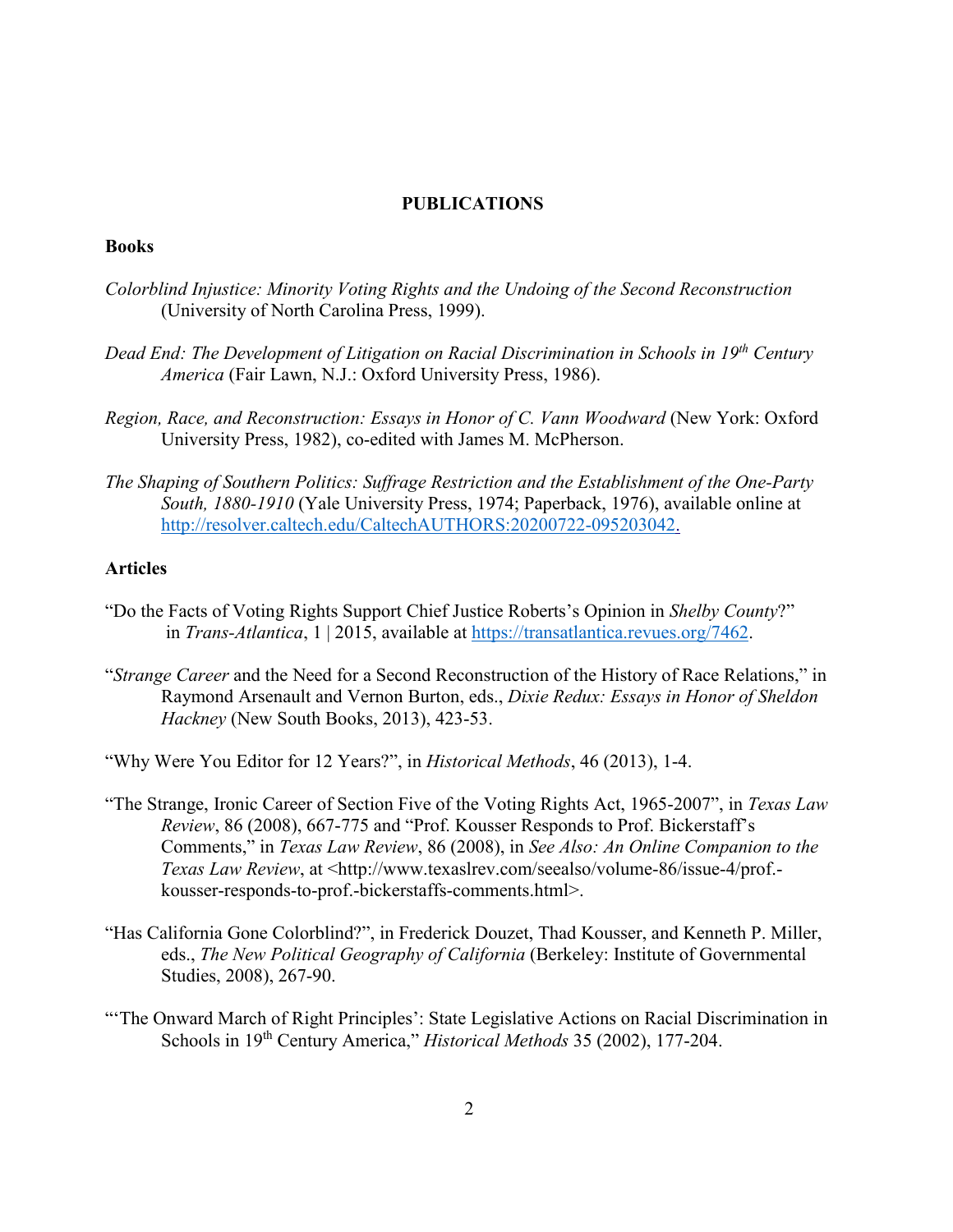- "Introduction" to special issue on "Evaluating Ecological Inference" and paper, "Ecological Inference from Goodman to King," in *Historical Methods* 34 (2001), 100-126.
- "Injustice and Scholarship" and "Responses to Commentaries," in *Social Science History* 24 (2000), 415-21, 443-50. (symposium on *Colorblind Injustice*)
- "What Light Does the Civil Rights Act of 1875 Shed on the Civil Rights Act of 1964?" in Bernard Grofman, ed., *Legacies of the 1964 Civil Rights Act* (Charlottesville, VA: University Press of Virginia, 2000), 33-40.
- "Reapportionment Wars: Party, Race, and Redistricting in California, 1971-1992," in Bernard Grofman, ed., *Race and Redistricting in the 1990's* (New York: Agathon Press, 1998), 134-90.
- "Ironies of California Redistricting, 1971-2001," in Jerry Lubenow and Bruce E. Cain, *Governing the Golden State: Politics, Government, and Public Policy in California* (Berkeley, CA: IGS Press, 1997), 137-55.
- "Estimating the Partisan Consequences of Redistricting Plans -- Simply," in *Legislative Studies Quarterly* 21 (1996), 521-41.

"*Shaw* v. *Reno* and the Real World of Redistricting and Representation," in *Rutgers Law Journal* 26 (1995), 625-710.

- Comments, in "The Supreme Court, Racial Politics, and the Right to Vote: *Shaw* v. *Reno* and the Future of the Voting Rights Act," in *American University Law Review*, 44 (1994), 1, at 36- 38, 50-51, 60-63.
- "Ignoble Intentions and Noble Dreams: On Relativism and History with a Purpose," in *The Public Historian* 15 (Summer 1993), 15-28.
- "Beyond *Gingles*: Influence Districts and the Pragmatic Tradition in Voting Rights Law," in *University of San Francisco Law Review*, 27 (Spring 1993), 551-92.
- "Common Sense or Commonwealth? The Fence Laws and Institutional Change in the Postbellum South" and "Two Visions of History," (both with Shawn Kantor) *Journal of Southern History*, 59 (May 1993), 201-42, 259-66.
- "The Voting Rights Act and the Two Reconstructions," in Chandler Davidson and Bernard Grofman, eds., *Controversies in Minority Voting: A Twenty-Five Year Perspective on the Voting Rights Act of 1965* (Washington: Brookings Institution, 1992), 135-76.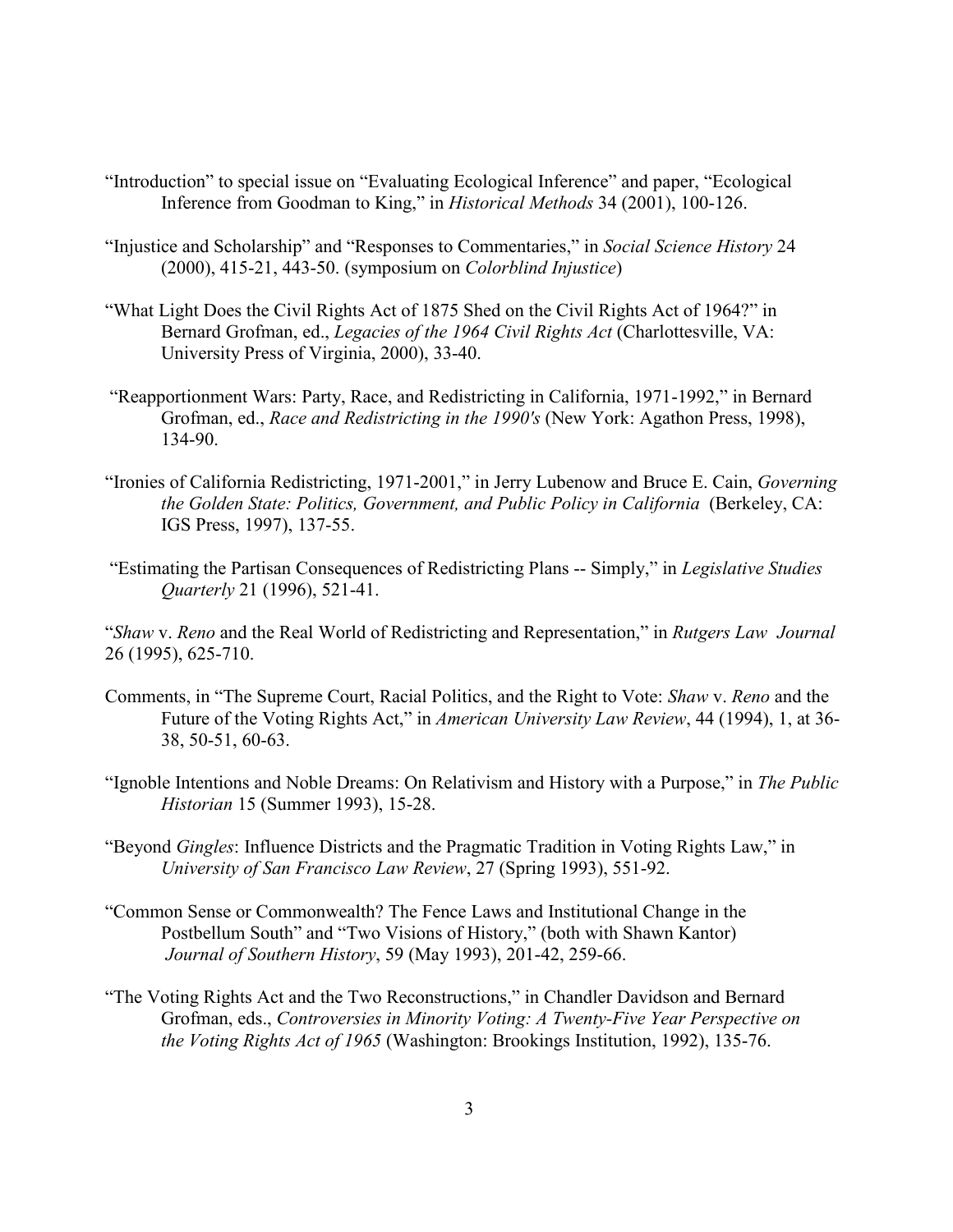"How to Determine Intent: Lessons from L.A.," *Journal of Law & Politics*, 7 (1991), 591-732.

- "Toward 'Total Political History': A Rational Choice Research Program," in *Journal of Interdisciplinary History*, 20 (Spring 1990), 521-60.
- "Before *Plessy*, Before *Brown*: The Development of the Law of Racial Integration in Louisiana and Kansas," in Paul Finkelman and Stephen C. Gottlieb, eds., *Toward A Usable Past: Liberty Under State Governments* (Athens, GA: University of Georgia Press, 1991), 213- 70.
- "The State of Social Science History in the Late 1980s," in *Historical Methods*, 22 (1989), 13-20. Shorter version in *OAH Newsletter*, 17:4 (November 1989), 4-5.
- "Expert Witnesses, Rational Choice, and the Search for Intent," in *Constitutional Commentary*, 5 (1988), 349-73. Reprinted in Jack N. Raklove, ed., *Interpreting the Constitution: The Debate Over Original Intent* (Boston: Northeastern Univ. Press, 1990), 313-35.
- "'The Supremacy of Equal Rights': The Struggle Against Racial Discrimination in Antebellum Massachusetts and The Foundations of The Fourteenth Amendment," in *Northwestern University Law Review*, 82 (1988), 941-1010. Reprinted in Paul Finkelman, ed., *Race, Law, and American History, 1700-1900* (Hamden, CT: Garland, 1992).
- "Specification or Speculation? A Note on Flanigan and Zingale," in *Social Science History*, 10 (1986), 71-84.
- "Must Historians Regress? An Answer to Lee Benson," in *Historical Methods*, 19 (1986), 62- 81.
- "Origins of the Run-Off Primary," in *The Black Scholar*, 15 (September/October 1984), 23-26.
- "Are Political Acts Unnatural?," in *The Journal of Interdisciplinary History*, 15 (1985), 467-80.
- "Are Expert Witnesses Whores?," in *The Public Historian*, 6 (1984), 5-19. Reprinted in Theodore J. Karamanski, ed., *Ethics & Public History: An Anthology* (Malabar, FL: Krieger, 1990), 31-44.
- "The Revivalism of Narrative: A Response to Recent Criticisms of Quantitative History," in *Social Science History*, 8 (1984), 133-49.
- "New Political History:' Some Statistical Questions Answered," (with Allan J. Lichtman), in *Social Science History*, 7 (1983), 321-44.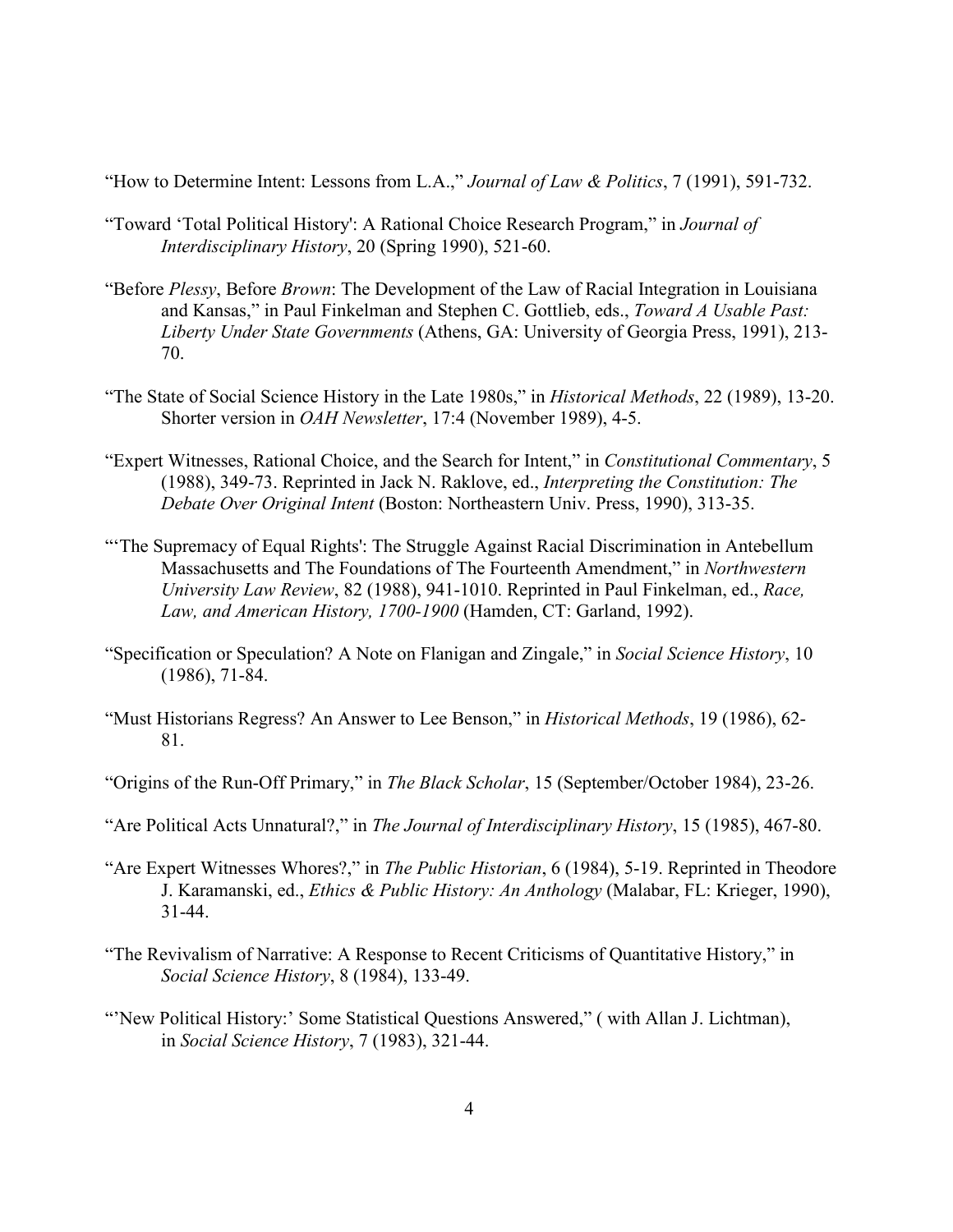- "Log-Linear Analysis of Contingency Tables: An Introduction for Historians" (with Gary W. Cox and David W. Galenson), in *Historical Methods*, 15 (1982), 152-69.
- "C. Vann Woodward: An Assessment of His Work and Influence" (with James M. McPherson), in Kousser and McPherson, eds., *Region, Race, and Reconstruction: Essays in Honor of C. Vann Woodward*, xv-xxxix.
- "The Undermining of the First Reconstruction: Lessons for the Second," in *Extension of the Voting Rights Act: Hearings Before the Subcommittee on Civil and Constitutional Rights of the Committee on the Judiciary, House of Representatives*, 97th Cong., l Sess. (Washington: G.P.O., 1982), 2009-2022. Revised version published in Chandler Davidson, ed., *Minority Vote Dilution* (Washington, D. C.: Howard University Press, 1984), 27-46.
- "Restoring Politics to Political History" in the *Journal of Interdisciplinary History*, 12 (Spring 1982), 569-95, reprinted in Robert I. Rotberg, ed., in *Politics and Political Change* (Cambridge, Mass.: MIT Press, 2001), 19-46.
- "History as Past Sociology in the Work of Samuel P. Hays: A Review Essay," in *Historical Methods*, 14 (Fall 1981), 181-86.
- "Turnout and Rural Corruption: New York as a Test Case," (with Gary W. Cox), in *American Journal of Political Science*, 25 (November 1981), 646-63.
- "History QUASSHed, 1957-1980," in *American Behavioral Scientist*, 23 (1980), 885-904.
- "Making Separate Equal: The Integration of Black and White School Funds in Kentucky," in *Journal of Interdisciplinary History*, 10 (1979), 399-428 and *ibid*., 12 (1982), 509-13.
- "Quantitative Social Scientific History," in Michael Kammen, ed., in *The Past Before Us: Contemporary Historical Writing in the U.S.* (Ithaca: Cornell University Press, 1980), 433-56.
- "Progressivism for Middle-Class Whites Only: The Distribution of Taxation and Expenditures for Education in North Carolina, 1880-1910," in *Journal of Southern History*, 46 (1980), 169- 94.
- "Separate But *Not* Equal: The First Supreme Court Case on Racial Discrimination in Education," in *Journal of Southern History*, 46 (1980), 17-44. Reprinted in Kermit L. Hall, *Civil Rights in American History* (Garland Pub. Co., 1989); in Paul Finkelman, Race, Law,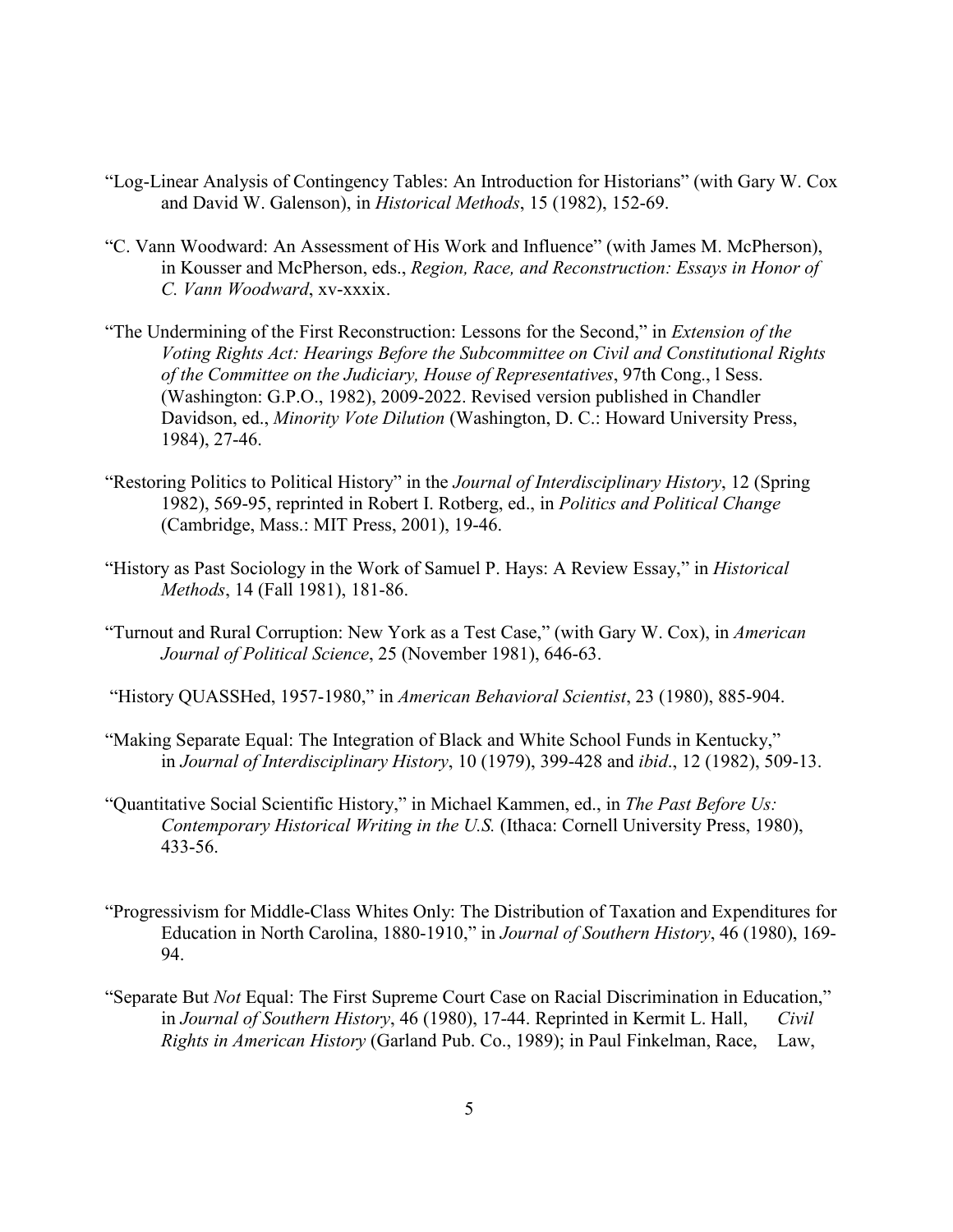and American History, 1700-1900 (Hamden, CT: Garland, 1992).

"The Agenda for 'Social Science History'," in *Social Science History*, 1 (1977), 383-91.

- "The `New Political History': A Methodological Critique," in *Reviews in American History*, 4 (March 1976), 1-14.
- "A Black Protest in the `Era of Accommodation'," in *Arkansas Historical Quarterly*, 34 (1975), 149-178.
- "Post-Reconstruction Suffrage Restrictions in Tennessee: A New Look at the V. O. Key Thesis," in *Political Science Quarterly*, 88:4 (December 1973), 655-683. Reprinted in Paul Finkelman, ed., *Race, Law, and American History, 1700-1900* (Garland Pub. Co., 1992), and Robert F. Himmelberg, *Business and Government in America Since 1870* (Garland Pub. Co.).
- "Ecological Regression and the Analysis of Past Politics," in *The Journal of Interdisciplinary History*, 4:2 (Autumn 1973), 237-262.

#### **Contributions to Reference Works**

- "Voting Rights," in Paula Baker and Donald Critchlow, eds., in *The Oxford Handbook of American Political History* (New York: Oxford University Press, 2020), 195-218.
- "Election Law," in Donald T. Critchlow and Phil Vandermeer, eds., in *The Oxford Encyclopedia of American Political and Legal History*," (New York: Oxford University Press, 2012).
- "Voting Rights," in Paul J. Quirk and William Cunion, eds., in *Governing America: Major Policies and Decisions of Federal, State, and Local Government* (New York: Facts on File, Inc., 2011), III: 1010-25.
- "Race and Politics, 1860-1933," in *Princeton Encyclopedia of U.S. Political History* (Princeton, Princeton University Press, 2009), 635-43.
- "Disfranchisement," "Election Laws," "Grandfather Clause," "Jim Crow," *"Plessy v. Ferguson*," "*Reitman v. Mulkey*," "Voter Registration," "Voter Residency Requirements," and "Voting," in *New Dictionary of American History* (New York: Charles Scribner's Sons, 2002)
- "Enclosure/Fence Laws," in *Encyclopedia of Appalachia* (Knoxville: University of Tennessee Press, 2006).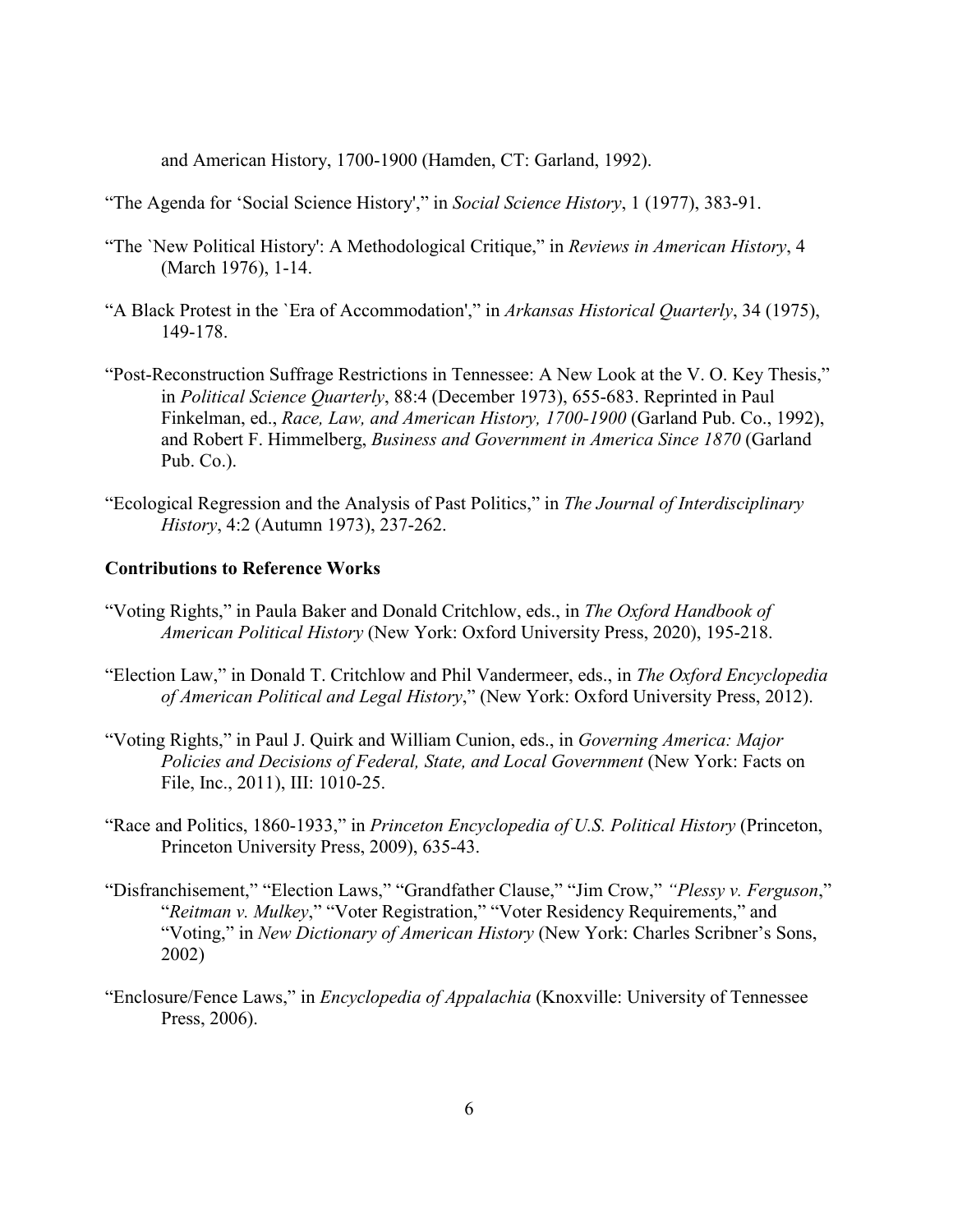- "Voting Districts and Minority Representation," in *Encarta Africana* (2nd ed., Microsoft Corp., 2000).
- "Reapportionment" and "Voting Rights," in *Encyclopedia of the American Constitution*, Supplement II (New York: Macmillan, 2000).
- "Reconstruction," in *The Oxford Companion to United States History* (New York: Oxford University Press, 2001).
- "Poll Tax," in *The International Encyclopedia of Elections* (Washington, D.C.: Congressional Quarterly, Inc., 1999), 208-09.
- "*Cumming* v. *Richmond County*," "Grandfather Clause," and " *Guinn* v. *U.S.*," in *Oxford Companion to the Supreme Court of the United States* (New York: Oxford University Press, 1992).
- "Voting" in *Encyclopedia of Southern Culture*, (Chapel Hill: University of North Carolina Press, 1989), 1179-81.
- "Suffrage," in Jack P. Greene, ed., in *Encyclopedia of American Political History* (New York: Charles Scribner's Sons, 1984), III, 1236-58.
- "Disfranchisement," "Grandfather Clause," and "*Williams* v. *Mississippi*," in David C. Roller and Robert W. Twyman, eds., *Encyclopedia of Southern History* (Baton Rouge: L.S.U. Press, 1979).

### **Reviews and Review Essays**

- Avidit Acharya, Matthew Blackwell, and Maya Sen, *Deep Roots: How Slavery Still Shapes Southern Politics*, *Perspectives on Politics* 18 (March 2020), 209-10.
- Howard Bodenhorn, *The Color Factor: The Economics of African-American Well-Being in the Nineteenth Century South*, *Journal of Southern History*, 83 (2017), 29-30.
- Ari Berman, *Give Us the Ballot: The Modern Struggle for Voting Rights in America*, in *Election Law Journal*, 2016.
- Gavin Wright, *Sharing the Prize: The Economics of the Civil Rights Revolution in the American South*, in *Journal of Southern History*, 80 (2014), 768-70.
- Angie Maxwell and Todd G. Shields, *Unlocking V.O. Key. Jr.: Southern Politics for the Twenty-First Century*, in *Journal of American History*, 99 (2012), 970-71.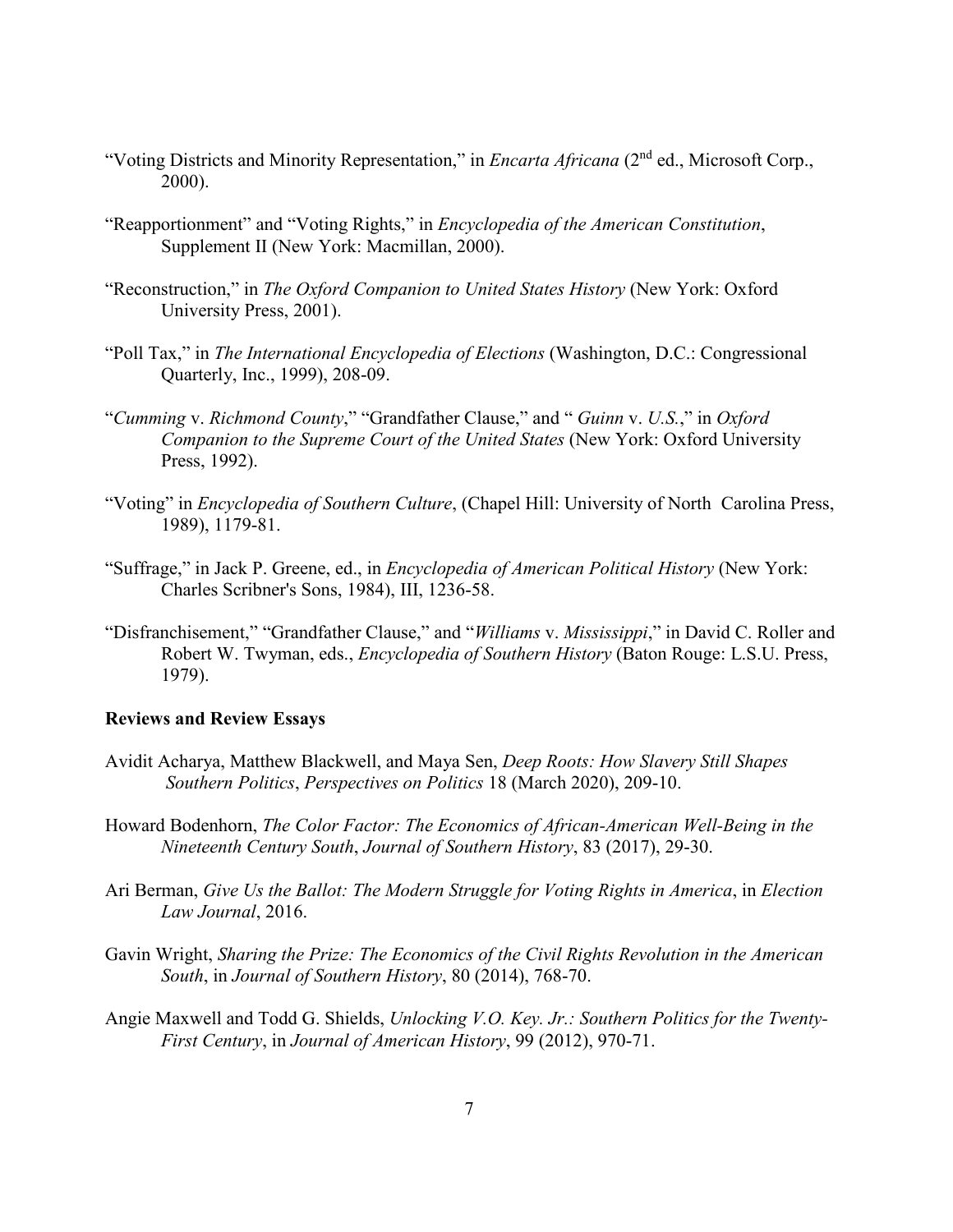- "The Immutability of Categories and the Reshaping of Southern Politics," *Annual Reviews of Political Science* (online at <http://arjournals.annualreviews.org/eprint/NUV9MahREcFAzpPdT172/full/10.1146/ann urev.polisci.033008.091519>) 13 (2010), 365-83.
- Simon Topping, *Lincoln's Lost Legacy: The Republican Party and the African American Vote, 1928-1952*, in *American Review of Politics*, 29 (Fall and Winter 2008-2009), 400-02.
- Brian K. Landsberg, *Free at Last to Vote: The Alabama Origins of the 1965 Voting Rights Act*, in *Law and Politics Book Review*, available at: [https://authors.library.caltech.edu/41226/1/Landsberg%20review%2C%20as%20publishe](https://authors.library.caltech.edu/41226/1/Landsberg%20review%2C%20as%20published.pdf) [d.pdf.](https://authors.library.caltech.edu/41226/1/Landsberg%20review%2C%20as%20published.pdf)
- Ron Hayduk. *Democracy for All: Restoring Immigrant Voting Rights in the United States*, in *Political Science Quarterly* 121(2006-07), 724-26.
- Jeff Manza and Christopher Uggen. *Locked Out: Felon Disenfranchisement and American Democracy*, and Sasha Abramsky, *Conned: How Millions Went to Prison, Lost the Vote, and Helped Send George W. Bush to the White House*, in *Election Law Journal*, 6 (2007), 104-12.
- Peter F. Lau, Editor, *From the Grassroots to the Supreme Court*: *Brown v. Board of Education and American Democracy*, in *American Historical Review* 111 (2006), 231-32.
- Glenn Feldman, *The Disfranchisement Myth: Poor Whites and Suffrage Restriction in Alabama*, in *The Journal of Interdisciplinary History*, 37 (2007), 646-47.
- John B. Boles and Bethany L. Johnson, eds., *Origins of the New South Fifty Years Later: The Continuing Influence of a Historical Classic*, in *The Historian*, 67 (2005), 307-09.
- Charles H. Feinstein and Mark Thomas, *Making History Count: A primer in quantitative methods for historians*, in *Journal of Interdisciplinary History*, 35 (2005), 622-23.
- John D. Skrentny, *The Minority Rights Revolution*, in *Journal of American History* 90 (2004), 1546-47.
- Jane Dailey, Glenda Elizabeth Gilmore, and Bryant Simon, eds., *Jumpin' Jim Crow: Southern Politics from Civil War to Civil Rights*, in *Georgia Historical Quarterly* 87 (2003), 427- 48.

Laughlin McDonald, *A Voting Rights Odyssey: Black Enfranchisement in Georgia*, in *Election*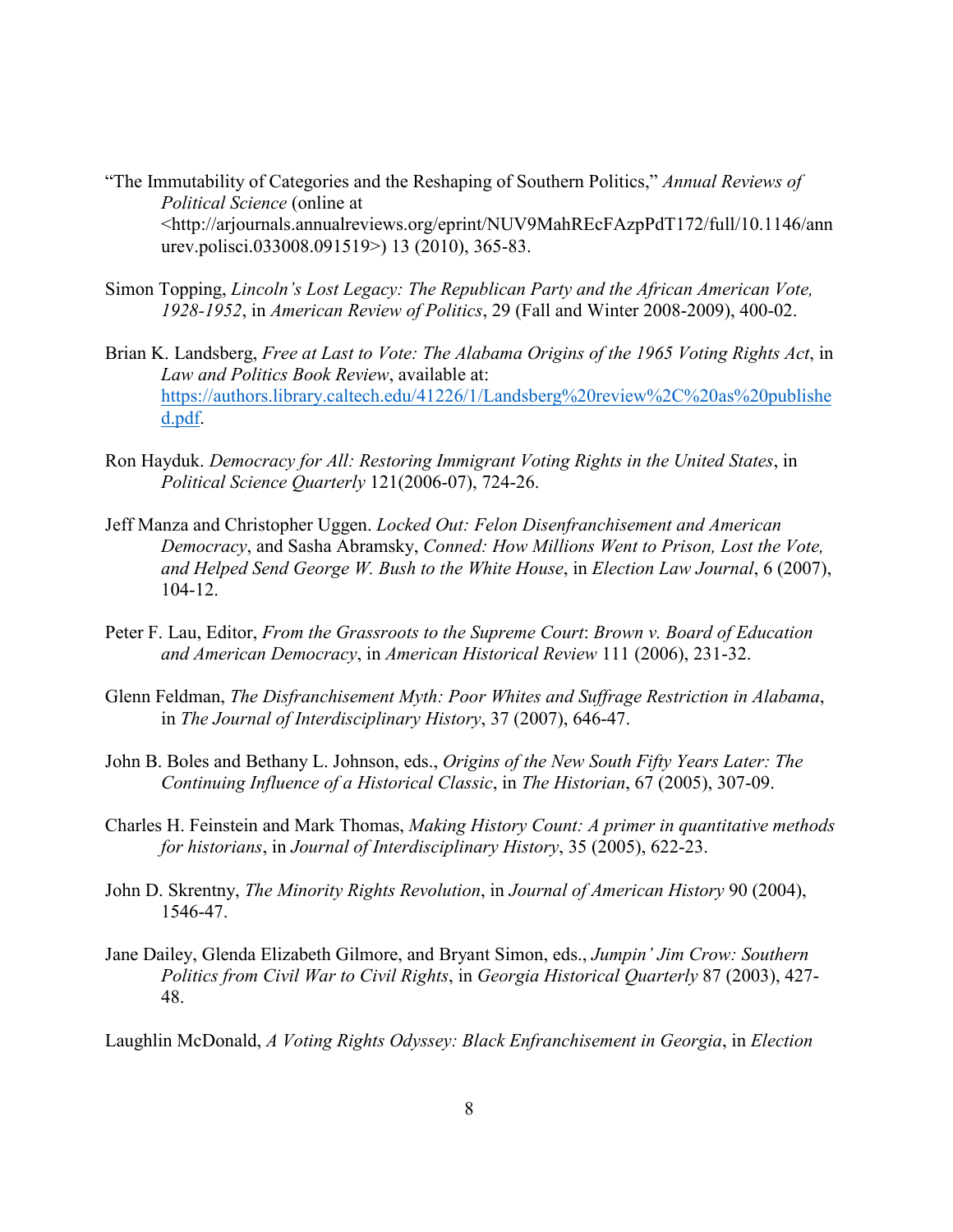*Law Journal* 3 (2003), 53-62.

- Michael Perman, *Struggle for Mastery: Disfranchisement in the South, 1888-1908*, in *Journal of Interdisciplinary History* 34 (2003), 109-10.
- Robert M. Goldman, *Reconstruction and Black Suffrage: Losing the Vote in Reese and Cruikshank*," on H-POL, H-NET Reviews, March 2003. URL: https://networks.hnet.org/node/9997/reviews/10648/kousser-goldman-reconstruction-and-black-suffragelosing-vote-reese-and.
- Alexander Keyssar, *The Right to Vote: The Contested History of Democracy in the United States* and Mark Lawrence Kornbluh, *Why America Stopped Voting: The Decline of Participatory Democracy and the Emergence of Modern American Politics*, in *Journal of American History* 88 (2001), 1044-46.
- Miles Fairburn, *Social History: Problems, Strategies and Methods*, in *Journal of Interdisciplinary History* 31 (2000), 247-48.
- Kenneth C. Barnes, *Who Killed John Clayton? Political Violence and the Emergence of the New South, 1861-1893*, on H-Pol, H-Net Reviews, (July 1999) URL: [https://networks.h](https://networks.h-net.org/node/9997/reviews/10532/kousser-barnes-who-killed-john-clayton-political-violence-and-emergence)[net.org/node/9997/reviews/10532/kousser-barnes-who-killed-john-clayton-political](https://networks.h-net.org/node/9997/reviews/10532/kousser-barnes-who-killed-john-clayton-political-violence-and-emergence)[violence-and-emergence.](https://networks.h-net.org/node/9997/reviews/10532/kousser-barnes-who-killed-john-clayton-political-violence-and-emergence)
- Lee J. Alston and Joseph P. Ferrie, *Southern Paternalism and the American Welfare State: Economics, Politics, and Institutions in the South, 1865-1965*, in *The Independent Review*, 4 (Winter, 2000).
- Keith J. Bybee, *Mistaken Identity: The Supreme Court and the Politics of Minority Representation*, in *American Political Science Review* 93 (1999), 968-69.
- Ward M. McAfee, *Religion, Race, and Reconstruction: The Public School in the Politics of the 1870s*, in *American Historical Review* 104 (1999), 1677-78.
- Samuel L. Webb, *Two-Party Politics in the One-Party South: Alabama's Hill Country, 1874- 1920*, in *Journal of Economic History*, 59 (1999), 234-35.
- Stewart E. Tolnay and E.M. Beck, *A Festival of Violence: An Analysis of Southern Lynchings, 1882-1930*, in *Historical Methods* 31 (1998), 171-75.
- Alex Lichtenstein, *Twice the Work of Free Labor: The Political Economy of Convict Labor in the New South* in *Journal of Interdisciplinary History* 28 (1998), 484-85.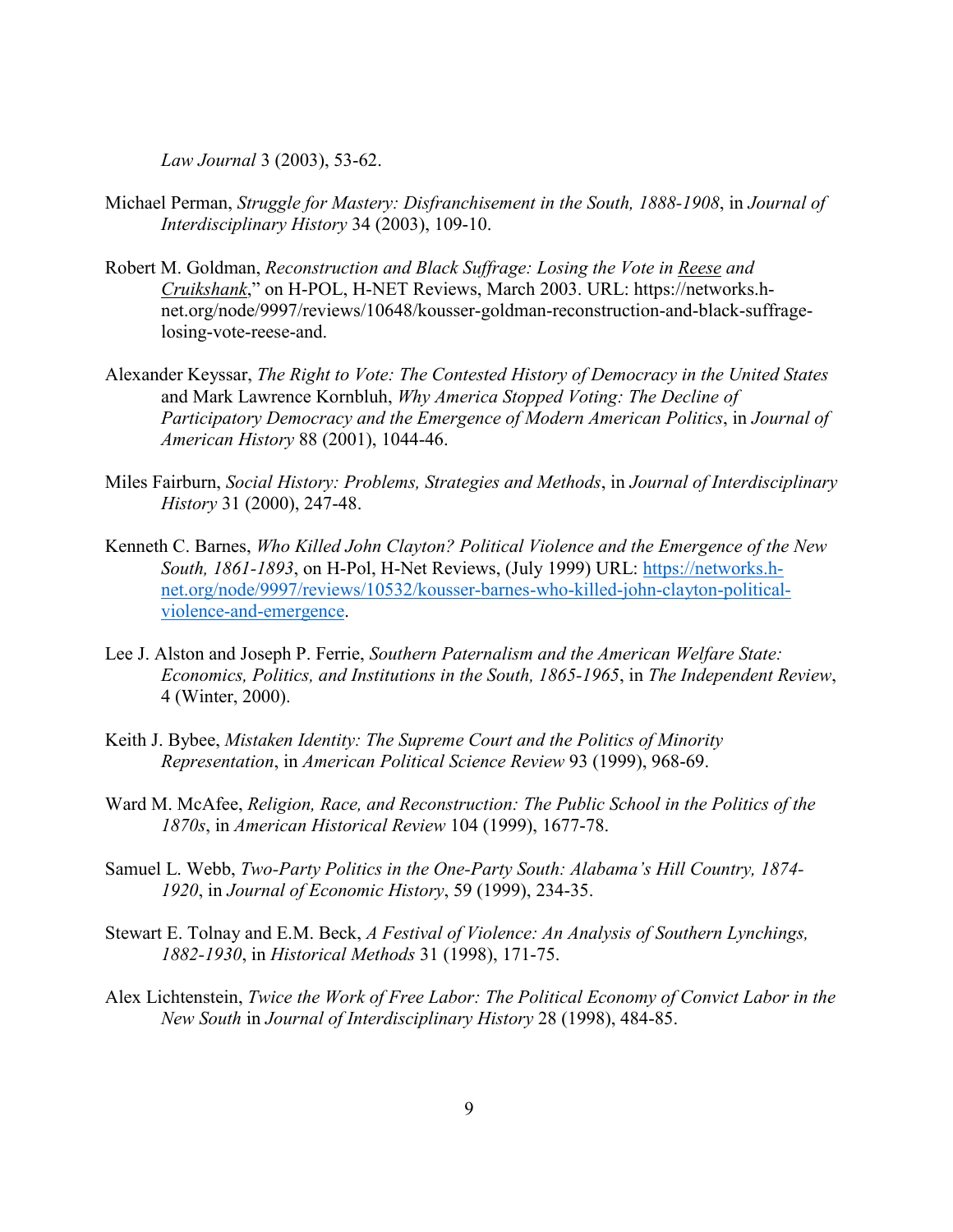- Stephen Cresswell, *Multi-Party Politics in Mississippi, 1877-1902*, in *Journal of American History*, 83 (1996), 642-43.
- Nancy MacLean, *Behind the Mask of Chivalry: The Making of the Second Ku Klux Klan*, in *Journal of the History of the Behavioral Sciences*, 32 (1996), 229-32.
- Daniel I. Greenstein, *A Historian's Guide to Computing*, in *Journal of Interdisciplinary History*, 27 (1996), 103-05.
- Howard N. Rabinowitz, *Race, Ethnicity and Urbanization*, in *Slavery and Abolition* 16 (1995), 267-69.
- Michael C. Dawson, *Behind the Mule: Race and Class in African-American Politics*, in *North Carolina Historical Review* 72 (1995), 376-77.
- James Goodman, *Stories of Scottsboro*, in *Princeton Alumni Weekly* 95, #9 (Feb. 8, 1995), 20-21.
- Robert R. Dykstra, *Bright Radical Star: Black Freedom and White Supremacy on the Hawkeye Frontier*, in *Reviews in American History*, 22 (1994), 442-48.
- Robert C. McMath, Jr., *American Populism: A Social History, 1877-1898*, in *Georgia Historical Quarterly* 77 (1993), 634-36.
- Michael F. Holt, *Political Parties and American Political Development from the Age of Jackson to the Age of Lincoln*, in *Reviews in American History* 21 (1993), 207-12.
- William Cohen, *At Freedom's Edge: Black Mobility and the Southern White Quest for Racial Control, 1861-1915*, in *Slavery & Abolition* 13 (1992), 239-41.
- Loren Haskins and Kirk Jeffrey, *Understanding Quantitative History*, and Konrad H. Jarausch and Kenneth A. Hardy, *Quantitative Methods for Historians*, in *Journal of Interdisciplinary History* 23 (1992), 139-40.
- Donald G. Nieman, *Promises to Keep: African-Americans and the Constitutional Order, 1776 to the Present*, in *Journal of Southern History* 58 (1992), 704-05.
- William E. Nelson, *The Fourteenth Amendment: From Political Principle to Judicial Doctrine*, in *Slavery and Abolition* 11 (1990), 414-16.
- Kermit L. Hall and James W. Ely, Jr., *An Uncertain Tradition: Constitutionalism and the History of the South*, in *Georgia Historical Quarterly*, 73 (1989), 843-44.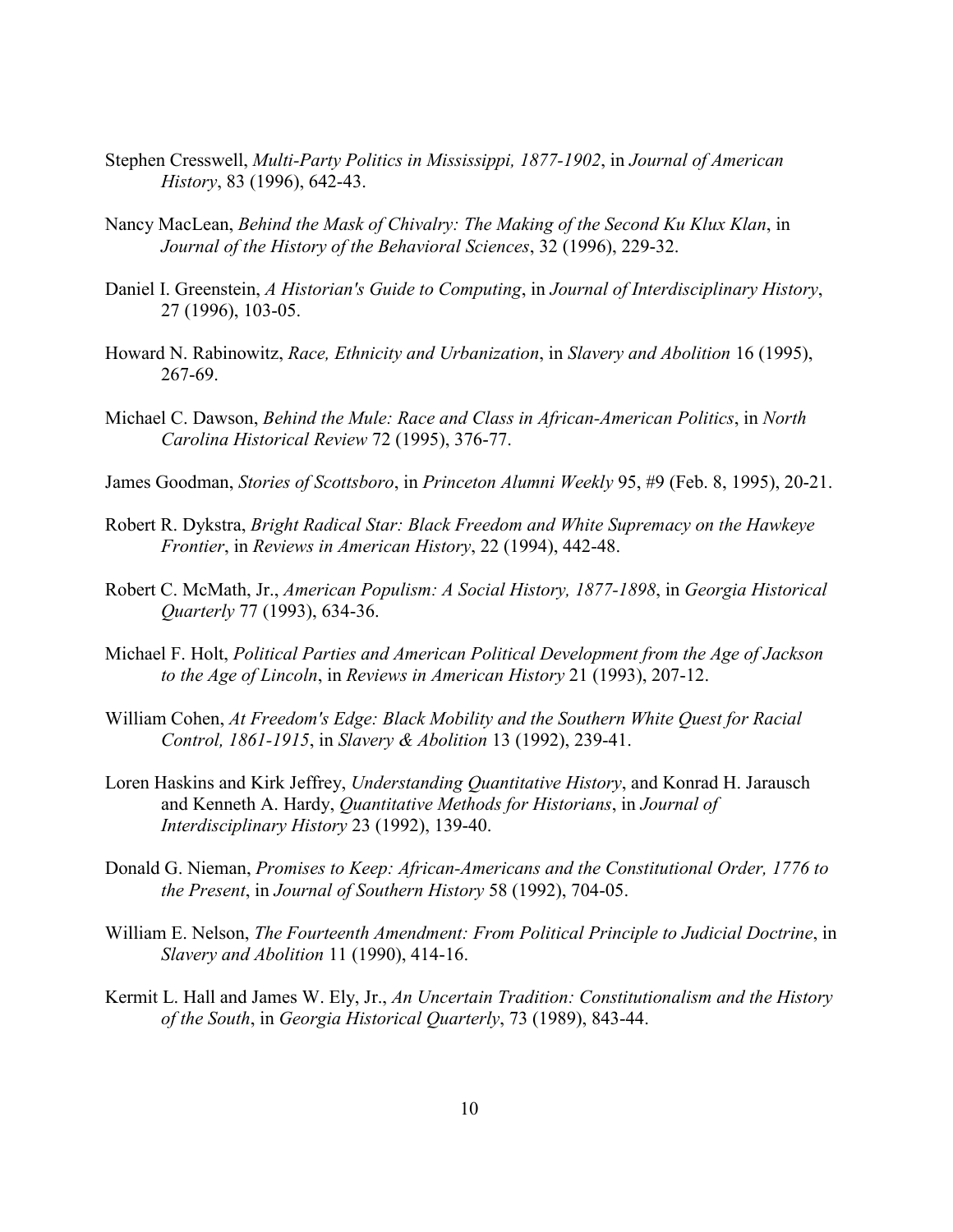- James D. Anderson, *The Education of Blacks in the South, 1860 - 1935*, in *Slavery and Abolition* 10 (1989), 144-46.
- Lacy K. Ford, Jr., *Origins of Southern Radicalism: The South Carolina Upcountry, 1800 - 1860*, in *Journal of Economic History*, 49 (1989), 767-69.
- Peter Wallenstein, *From Slave South to New South: Public Policy in 19th Century Georgia*, in *Maryland Historical Magazine*, 83 (1988), 184-85.
- Charles A. Lofgren, *The Plessy Case: A Legal-Historical Interpretation*, in *Georgia Historical Quarterly*, 71 (1987), 742-4.
- Richard L. McCormick, *The Party Period and Public Policy*, in *Journal of American History*, 74 (1987), 169-70.
- Gail Williams O'Brien, *The Legal Fraternity and The Making of a New South Community, 1843- 1882*, in *North Carolina Historical Review*, 64 (1987), 219-20.
- Theodore M. Porter, *The Rise of Statistical Thinking, 1820-1900*; Stephen M. Stigler, *The History of Statistics: The Measurement of Uncertainty Before 1900*, in *Wilson Quarterly*, XI (Spring 1987) 2, 161-62.
- C. Vann Woodward, *Thinking Back: The Perils of Writing History*, in *Journal of Economic History*, 48 (June 1987), 591-92.
- Dan T. Carter, *When The War Was Over: The Failure of Self-Reconstruction in the South, 1865- 1867*; Ted Tunnell, *Crucible of Reconstruction: War, Radicalism, and Race in Louisiana, 1862-1877*, in *Slavery and Abolition*, 7 (1986), 290-98.
- Olivier Zunz, ed., *Reliving the Past: The Worlds of Social History*, in *Reviews in American History*, 14 (1986), 342-47.
- Robert F. Durden, *The Self-Inflicted Wound: Southern Politics in the 19th Century*, in *Journal of American History*, 73 (1986), 189-90.
- Alexander M. Bickel and Benno C. Schmidt, Jr., *History of the Supreme Court*, Vol. X, in *Journal of Southern History*, 52 (1986), 479-81.
- Eric Foner, *Nothing But Freedom*, in *Slavery and Abolition*, 7 (1986), 77-79.

Alexander P. Lamis, *A Two-Party South*, in *Times Literary Supplement* (October 10, 1985).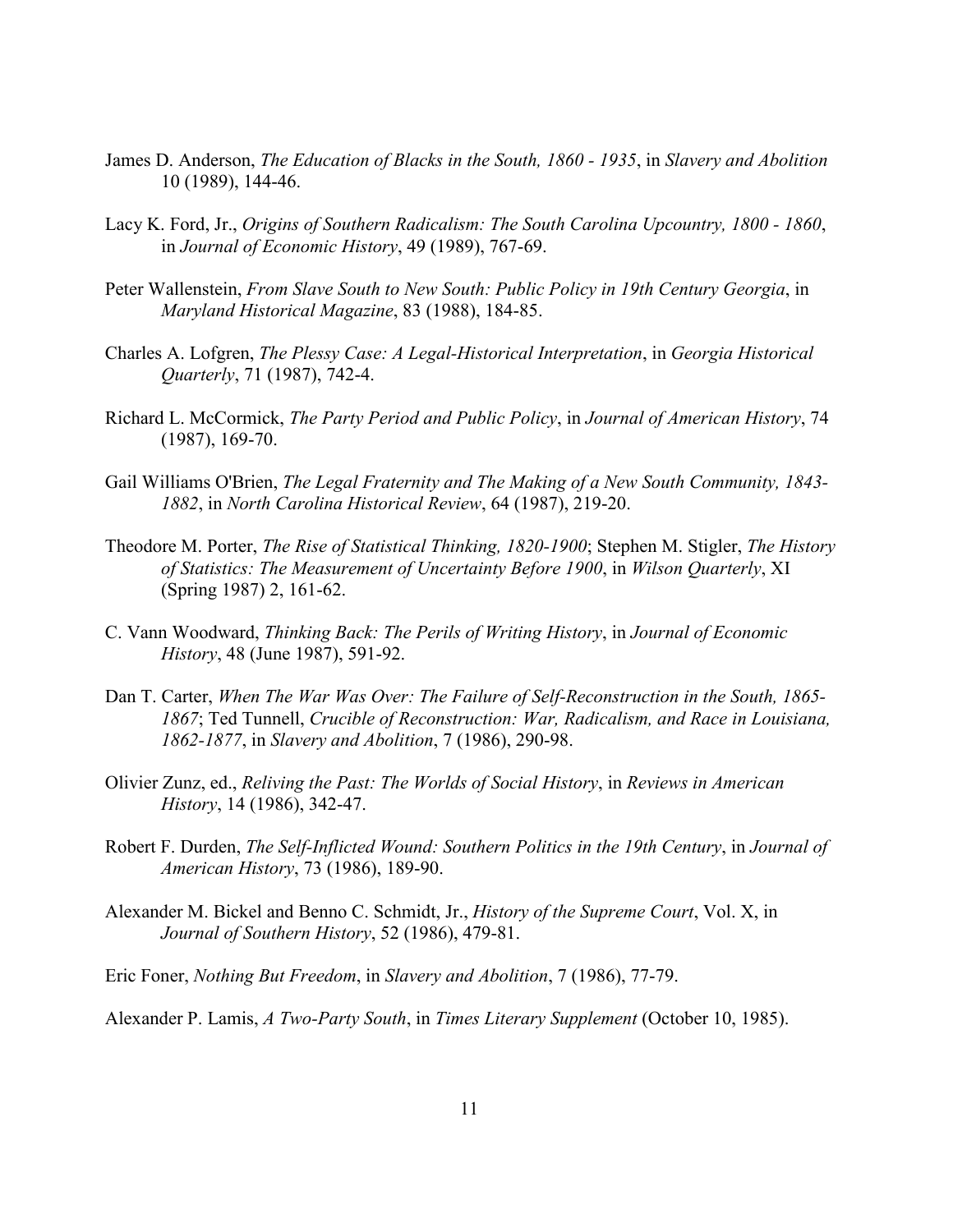- Steven F. Lawson, *In Pursuit of Power*, in *Georgia Historical Quarterly*, 69 (1985), 441-43.
- David B. Davis, *Progress and Human Slavery*, in *Times Literary Supplement* (February 1, 1985), 123-24.
- Michael Perman, *The Road to Redemption: Southern Politics, 1869-1879*, in *Political Science Quarterly*, 100 (1985), 350-51.
- Catherine A. Barnes, *Journey From Jim Crow: The Desegregation of Southern Transit*, in *Constitutional Commentary*, 2 (1984), 197-202.
- Raymond Arsenault, *The Wild Ass of the Ozarks: Jeff Davis and the Social Bases of Southern Politics*, in *American Historical Review*, 90 (1985), 228-29.
- Walter J. Fraser, Jr. and Winfred B. Moore, Jr., *The Southern Enigma: Essays on Race, Class, and Folk Culture*, in *Virginia Magazine of History and Biography*, 92 (1984), 475-76.
- Stephen Hahn, *The Roots of Southern Populism*, in *American Historical Review*, 89 (1984), 854- 55.
- Paul Kleppner, *Who Voted?* and W. Dean Burnham, *The Current Crisis in American Politics*, in *Social Science History*, 9 (1985), 215-28.
- Patricia C. Cohen, *A Calculating People: The Spread of Numeracy in Early America*, in *American Historical Review*, 89 (1984), 203-04.
- John W. Cell, *The Highest Stage of White Supremacy*, in *Journal of American History*, 70 (September 1983), 424-25.
- David L. Kirp, *Just Schools: The Idea of Racial Equality in American Education*, in *The Public Historian*, 5, #3 (1983), 119-22.
- Anthony P. Dunbar, *Against the Grain: Southern Radicals and Prophets 1929-1959*, in *Business History Review*, 54 (1982), 608-09.
- Jody Carlson, *George C. Wallace and the Politics of Powerlessness*, in *American Historical Review*, 87 (1982), 884.
- Eric Anderson, *Race and Politics in North Carolina, 1872-1901: The Black Second*, in *Journal of Southern History*, 48 (1982), 123-25.

William Gillette, *Retreat From Reconstruction, 1869-1879*, in *Register of the Kentucky Historical*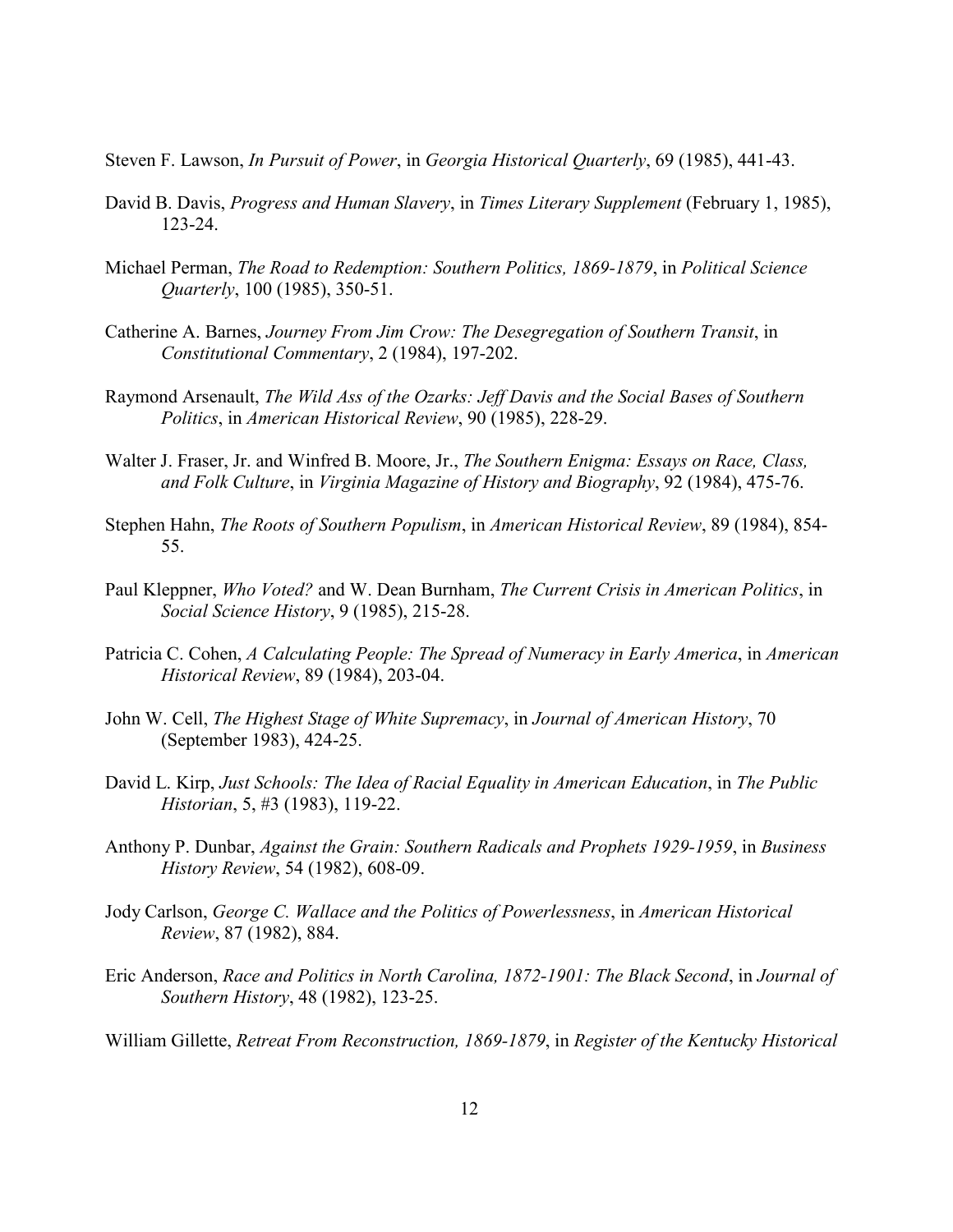*Society*, 79 (1981), 191-94; and 80 (1982), 214-16.

- Bruce A. Campbell and Richard J. Trilling, eds., *Realignment in American Politics*, in *Reviews in American History*, 9 (1981), 23-28.
- Paul Kleppner, *The Third Electoral Era*, in *Journal of American History* (December 1979), 670- 71.
- Jonathan M. Wiener, *Social Origins of the New South: Alabama, 1865-1885* in *American Historical Review* (December 1979), 1482-83.
- Joel Silbey et al., *The History of American Electoral Behavior* in *Reviews in American History*, 7 (1979), 157-62.
- Jack Bass and Walter DeVries, *The Transformation of Southern Politics*, in *American Historical Review* (December 1978), 1368-69.
- Michael P. Johnson, *Toward a Patriarchal Republic: The Secession of Georgia* in *Journal of Interdisciplinary History*, 9 (Autumn 1978), 374-76.
- Michael Schwartz, *Radical Protest and Social Structure: The Southern Farmers' Alliance and Cotton Tenancy, 1880-1890*, in *Journal of American History* (December 1977), 811-812.
- Hugh D. Graham and Numan V. Bartley, *Southern Politics and the Second Reconstruction*, in *American Historical Review* 82 (1977), 217.
- Lawrence Grossman, *The Democratic Party and The Negro: Northern and National Politics, 1868-92*, in *Journal of Ethnic Studies*, 4 (1977), 114-117.
- John Shelton Reed, *The Enduring South*, in *Red River Valley Historical Review*, 4 (1979), 98-99.
- Louis Galambos, *The Public Image of Big Business in America, 1880-1940* in *Journal of American History* (September 1975), 437-38.
- Monroe Lee Billington, *The Political South in the Twentieth Century*, in *Political Science Quarterly*, 90 (1975), 561-562.
- Roger L. Hart, *Redeemers, Bourbons, and Populists: Tennessee, 1870-1896*, in *Journal of American History* (March 1976), 1005-06.
- James B. Murphy, L.Q.C. Lamar: Pragmatic Patriot, in *Mississippi Quarterly*, 27 (1974-75), 109- 114.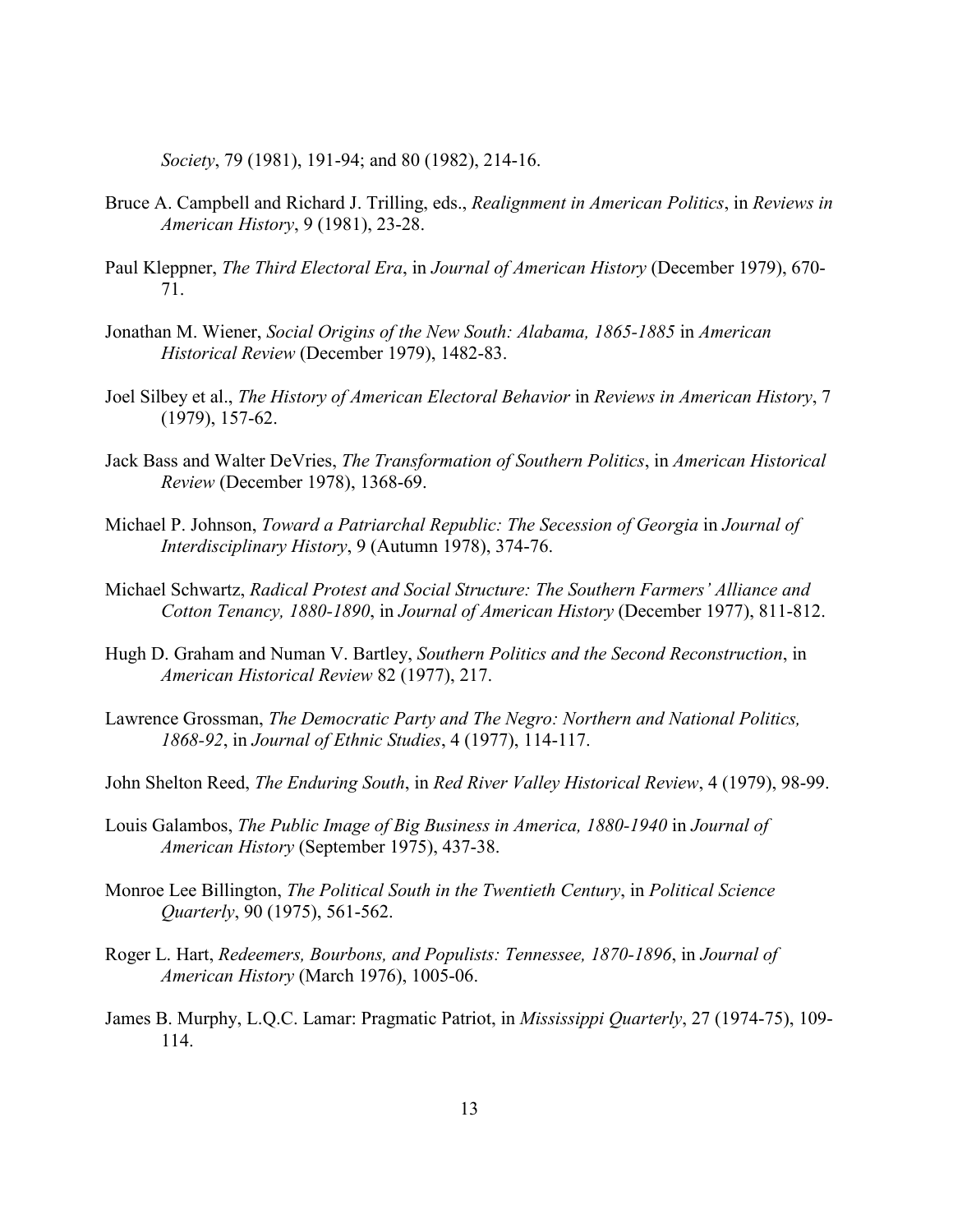Charles M. Dollar and Richard J. Jensen, *Historian's Guide to Statistics: Quantitative Analysis and Historical Research*, in *Journal of the American Statistical Association*, 67 (1972), 493.

### **Unpublished Works**

"Tennessee Politics and The Negro, 1948-1964" (A.B. thesis, Princeton University, 1965).

#### **POST-DOCTORAL GRANTS AND AWARDS**

National Endowment for the Humanities Grant #R-9980-140, "Political Outputs in the South: Who Got What, When, Where, and Why?" January 1, 1974--May 31, 1975, \$23,641.

Graves Foundation Award, Summer, 1976

Howard Foundation Fellowship, 1979-80

National Endowment for the Humanities Grant #RO-20225-82, 1981-83, "Separate But Not Equal: A Social History of School Racial Discrimination Law in the Nineteenth Century," \$74,860.

Guggenheim Fellowship, 1985-86

Woodrow Wilson Center Fellowship, 1985-86

Haynes Foundation Grant, 1989-90

Lillian Smith Award, Southern Regional Council, 1999 (co-winner)

Ralph J. Bunche Award, American Political Science Assn., 2000 (co-winner)

Richard P. Feynman Prize for Excellence in Teaching, Caltech, 2011

Associated Students of Caltech Teaching Award, 1988-89, 2012-13

# **TEACHING**

### **Undergraduate**

U.S. History, Colonial - Present (many courses) Why Were We in Vietnam?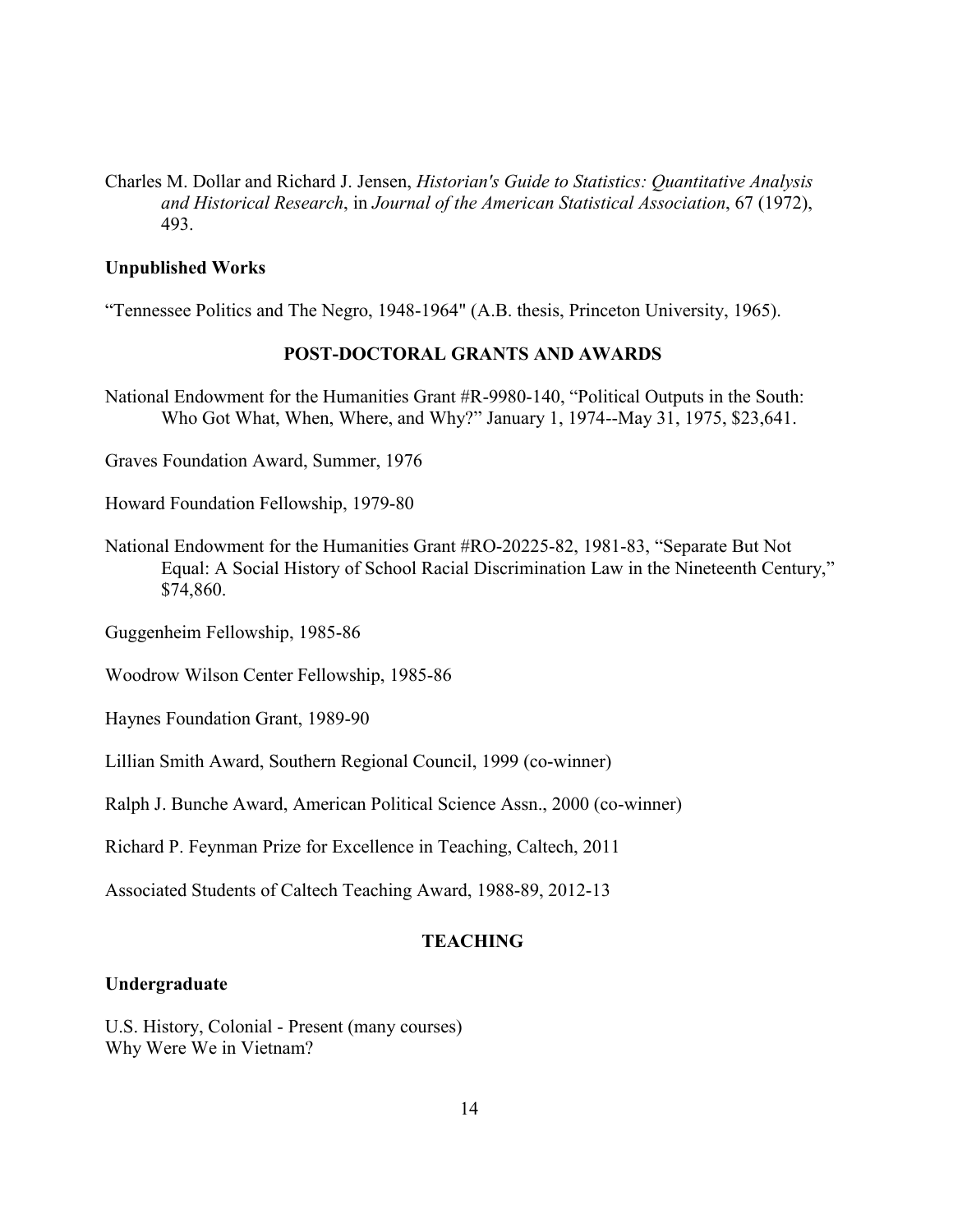Nuclear Weapons Policy and Star Wars The Supreme Court Race Relations in History and Social Science

#### **Graduate**

American Electoral Behavior American Political Development Race Relations in U.S. History Social Science History Topics in Econometrics Writing for Social Scientists

### **Ph.D. Theses Directed**

Gary W. Cox, "Party and Constituency in Victorian Britain" (1982)

Shawn Everett Kantor, "Politics and Property Rights: The Closing of the Open Range in the Postbellum South" (1991)

Micah Altman, "Districting Principles and Democratic Representation" (1998)

# **PAPERS AND LECTURES**

### **Popular Writings**

"Voting Rights: Yes No Maybe Obstructionists Threaten to Undo 16 Years of Effort," *Los Angeles Times*, February 7, 1982.

"Jim Crow in the Voting Booth," *Los Angeles Times*, June 24, 1984.

"The District that Stretched Almost Anywhere but East," *Los Angeles Times*, June 12, 1990.

"The Open Primary Will Ruin California Politics," *Public Affairs Report*, May 1996, 7.

"Charges of bias way off target," *Sacramento Bee*, Oct. 9, 1998, B9.

"How the Supreme Court Feeds a Rumor," *Los Angeles Times*, Oct. 10, 1999, M2.

"Revamping the Doctrine of Separate and Equal," *Los Angeles Times*, March 26, 2000, M2.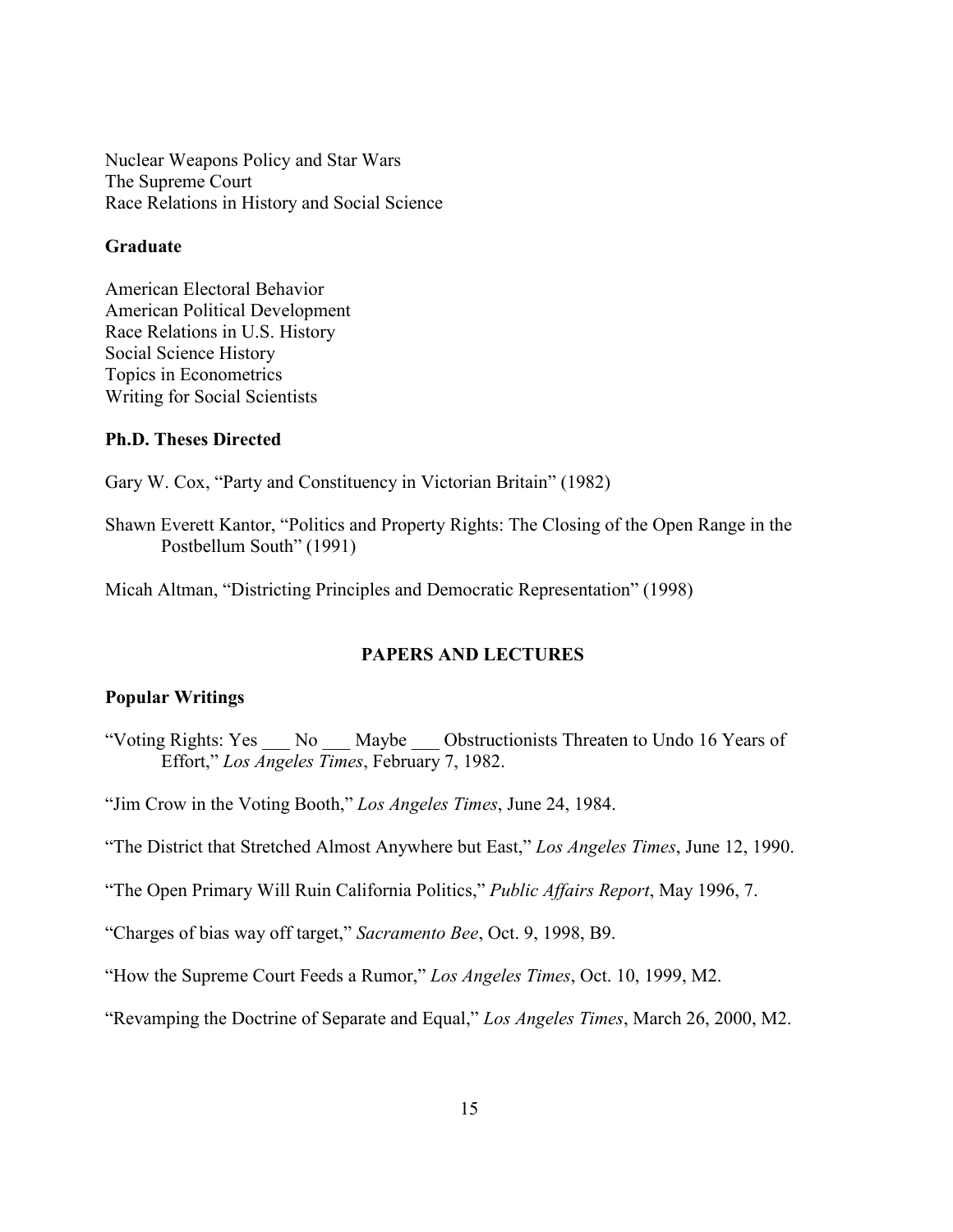Remarks at Lillian Smith Award Ceremony, *Southern Changes* 21, #4, Winter 1999, 8-11.

"The Duties of Historians," debate on review of *Colorblind Injustice*, H-POL.

"The Supreme Court and the Undoing of the Second Reconstruction," *National Forum*, 80, # 2, Spring 2000, 25-31.

"Proposition 77: How It Would Really Work," *San Diego Union-Tribune*, Oct. 31, 2005, p. B7.

"Are We Better Off Redistricting by Citizen Panel?" *San Francisco Chronicle*, Nov. 13, 2011.

"The Strong Case for Keeping Section 5," *Reuters*, Feb. 15, 2003, [http://blogs.reuters.com/great](http://blogs.reuters.com/great-debate/2013/02/15/the-strong-case-for-keeping-section-5/)[debate/2013/02/15/the-strong-case-for-keeping-section-5/.](http://blogs.reuters.com/great-debate/2013/02/15/the-strong-case-for-keeping-section-5/)

"Gutting the Landmark Civil Rights Legislation," *Reuters*, June 26, 2013, [http://blogs.reuters.com/great-debate/2013/06/26/gutting-the-landmark-civil-rights-legislation/.](http://blogs.reuters.com/great-debate/2013/06/26/gutting-the-landmark-civil-rights-legislation/)

## **INVITED LECTURES**

#### **Universities (American)**

University of Pennsylvania (1976) California State University at Los Angeles (1977) Harvard University (1978) Duke University Law School (1979) Michigan State University (1980) University of California, Santa Barbara (1980, 1984) University of Chicago (1980, 1984) University of Michigan (1980) University of California, Irvine (1981) University of Alabama at Birmingham (1981) Brandeis University (1981) California State University, Fullerton (1982) University of California, Los Angeles (1981, 1983, 1988, 1993) University of Miami (1983) Claremont-McKenna College (1984) University of Maryland, College Park (1985) University of Maryland, Baltimore County (1985) New School for Social Research (1986) University of Dayton (1986) Ohio State University (1987) Albany Law School (1988)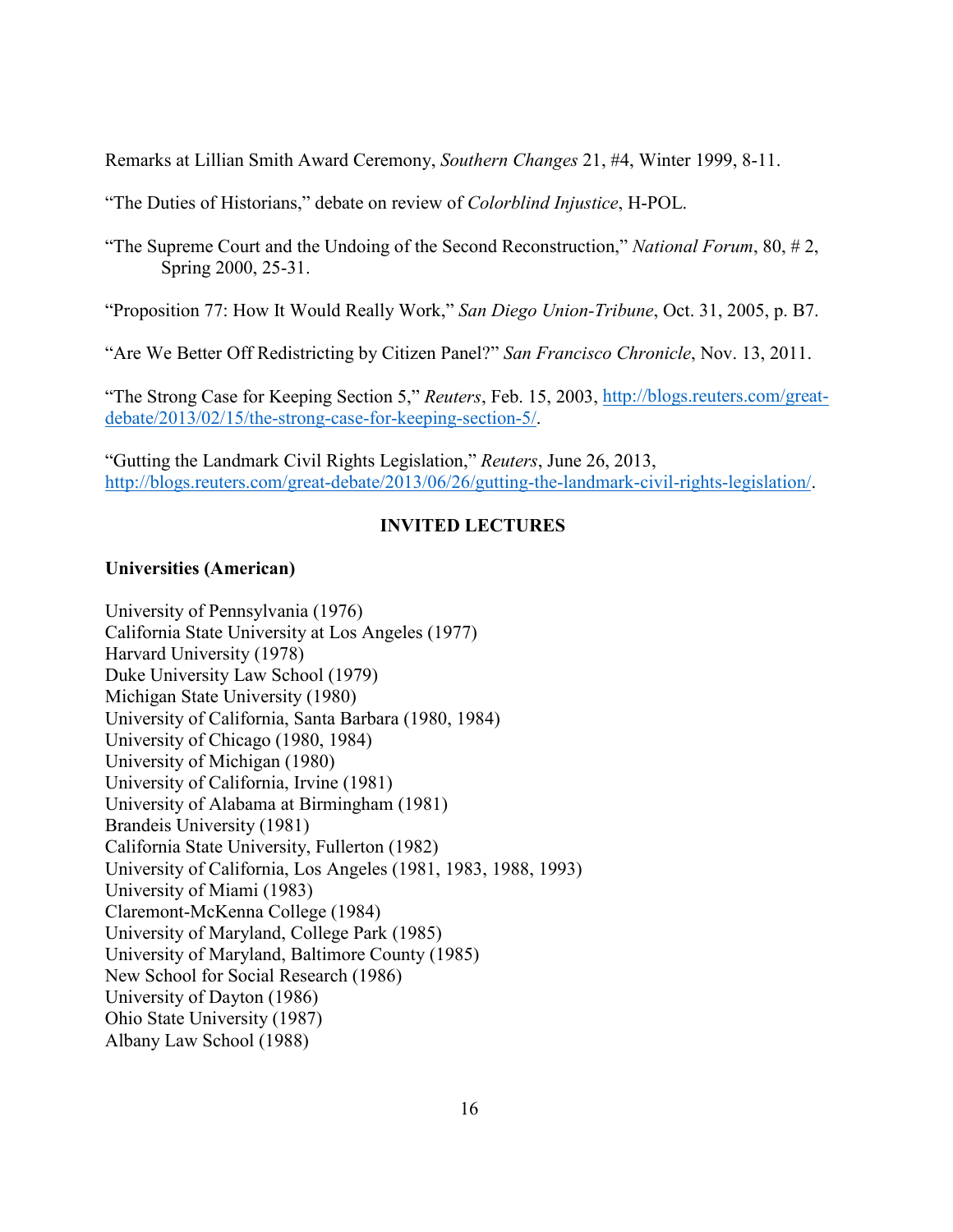University of Texas, Austin (1988) Stanford University (1990, 1999, 2016) Univ. of CA, Berkeley (1991, 1999, 2020) Univ. of CA, San Diego (1991, 2000, 2016) Claremont Graduate School (1993) Northwestern University Law School (1993) Rutgers Law School, Camden (1993) Georgetown Law Center (1994) C. Vann Woodward Lecture, Henderson State College (1994) Yale University (1994) American U. Law School (1994) Univ. of Michigan Law School (1996, 1998) Univ. of Southern California Law School (1996, 2018, 2020) Univ. of CA, Los Angeles School of Law (1994, 1996, 1999) CA State Univ., San Bernardino (1999) Harvard Univ., Du Bois Center (1999, 2000, 2001) Augusta State University (1999) Paine College (1999) University of Kansas (2015) University of LaVerne (2000) University of Montana (2004) University of Texas, Austin, Law School (2004) University of Texas, San Antonio (2004, 2005) University of North Carolina, Chapel Hill, Law School (2006) University of Texas, Austin (2006) Duke University (2006) Whittier Law School (2006) Indiana University School of Law (2009) U.C.L.A. School of Law (2010) Hong Kong University of Science and Technology (2014) Kansas University (2015) Caltech (2016, 2020) University of California at San Francisco (2020)

### **Universities (English)**

Oxford University (1984, 1985) Cambridge University (1984, 2009) University of Leeds (1985) University of East Anglia (1985) East Anglia University (1985) Southampton University (1985)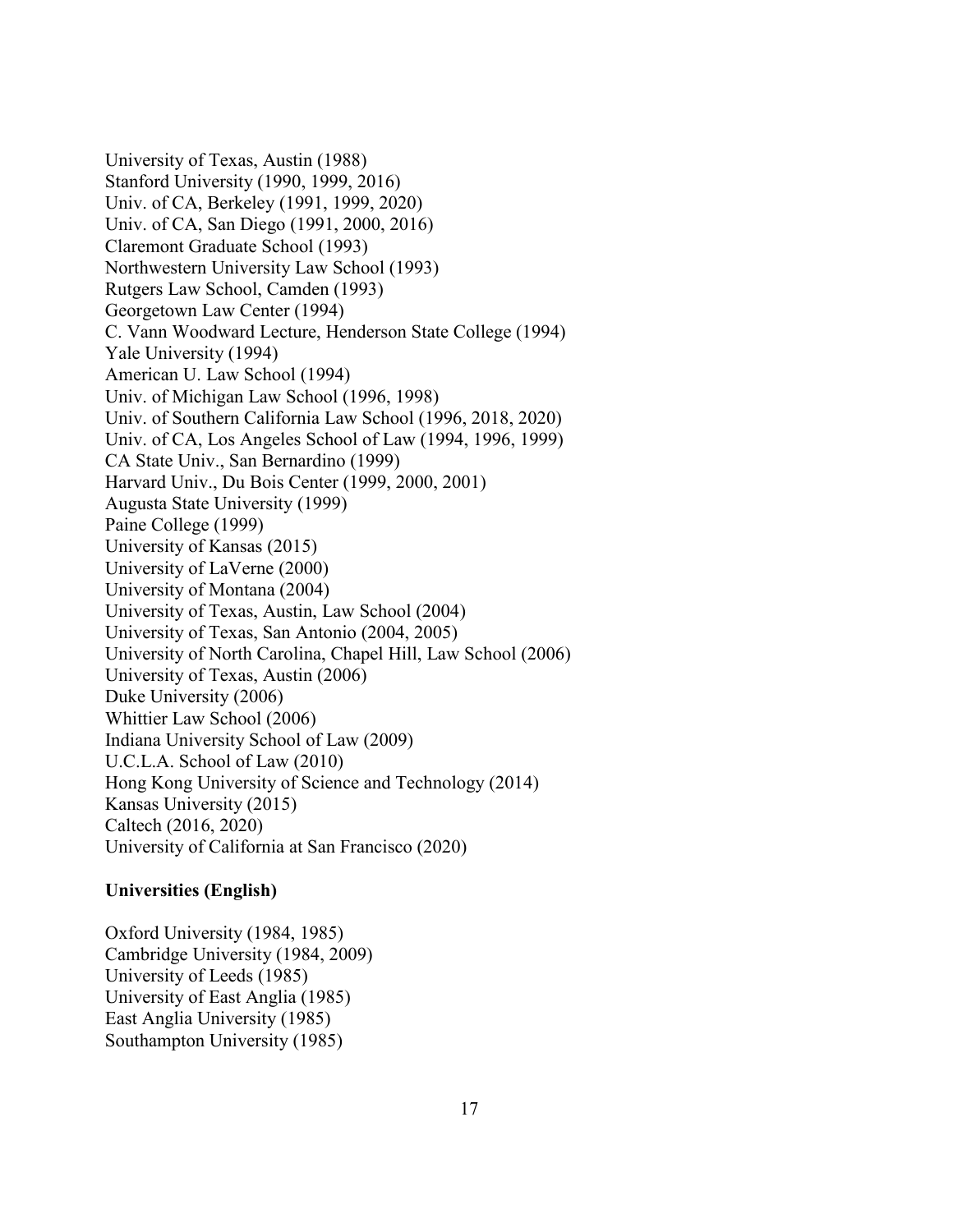Warwick (1985) Sussex, Keele (1985)

#### **CONVENTIONS**

### **Papers Delivered**

American Historical Association (1974, 1976, 1988, 2015, 2017)

Social Science History Association (1976, 1978, 1980, 1981, 1983, 1987, 1989, 1991, 1993, 1994, 1995, 1996, 1997, 2000, 2004)

Southern Historical Association (1978, 1980, 1992, 2005, 2012)

Organization of American Historians (1981, 1984, 1986, 1990)

International Conference on Quantitative History (1982)

Association of American Law Schools (1983)

Joint Center for Political Studies Forum on Run-Off Primaries (1984)

16th International Congress of Historical Sciences, Stuttgart, Germany (1985)

Brookings Institution Conference on the 25th Anniversary of the Voting Rights Act (1990)

Continuing Legal Education Conference, Los Angeles (1990)

Voting Rights Symposium, University of San Francisco Law School (1992)

California Studies Association Convention (1994)

Midwest Political Science Association (1997, 2004)

USC/Caltech Conference, "Election Reform: 2000 and Beyond" (2001)

NAACP/MALDEF/APLAC Conference, "Making Our Communities Count: United for a Fair Redistricting Process" (2001)

AALS/APSA Conference on Constitutional Law (2002)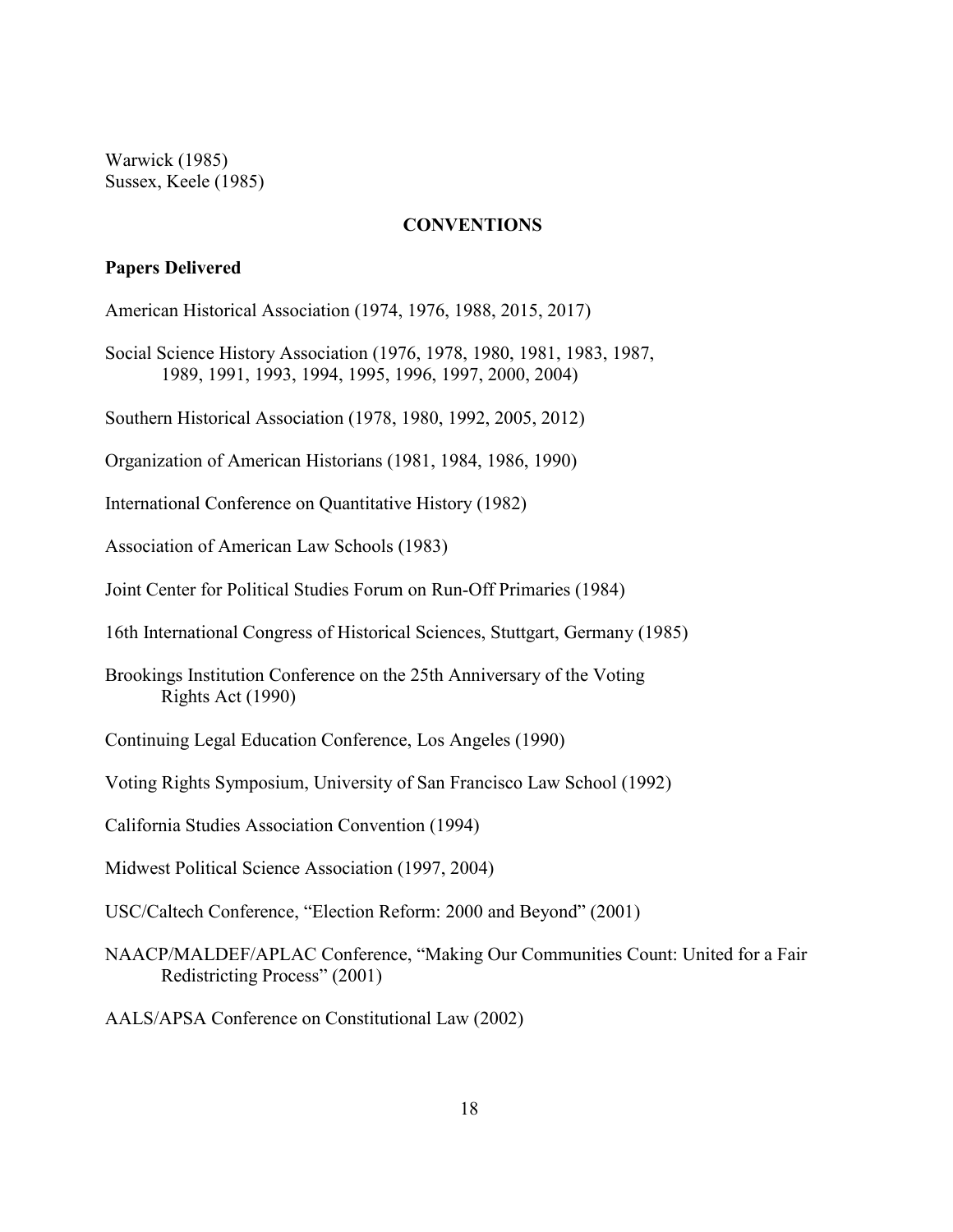"The Future of the Voting Rights Act" (Columbia University Law School, 2003)

American Society of Legal History (2003)

American Political Science Association (2004, 2018)

"Who Draws the Lines: The Consequences of Redistricting Reform for Minority Voters" (University of North Carolina, 2006)

"Whither the Voting Rights Act? Agreements and Contestations in the Debate over its Renewal" (Duke University, 2006)

Southern Political Science Association (2017)

AALS (2018)

### **Discussant on Convention Panels**

American Historical Association (1983, 1989) American Political Science Association (1977, 1988, 1989, 1995, 2000, 2007) Pomona College Conference on Voting Rights (1983) California Institute of Technology Conference on Political Institutions (1984) Organization of American Historians (1988, 2002) Conference on The Future of African-American State Universities (1990) UCLA Conference on American Politics in Historical Perspective (1990) Federal Judicial Center, Conference on Civil Rights Act of 1964 (1994) American Historical Association, Pacific Coast Branch (1996) Southern Historical Association (1997, 2000, 2002) Social Science History Assn. (1998, 1999, 2001, 2003, 2006, 2008, 2011) Southern Sociological Society (1999, 2007) Western Political Science Assn. (2001, 2002, 2004) The Historical Society (2010)

# **Other**

Rand Corporation (1978) Town Hall of Los Angeles (1979) Severance Club of Los Angeles (1979) NAACP Legal Defense Fund Conference on Voting Rights, New Orleans (1982) Constitutional Rights Foundation of L.A. (1990) Caltech, Martin Luther King Day Speaker (1990, 1992, 1999, 2010) All Saints Church Issues Forum (1992)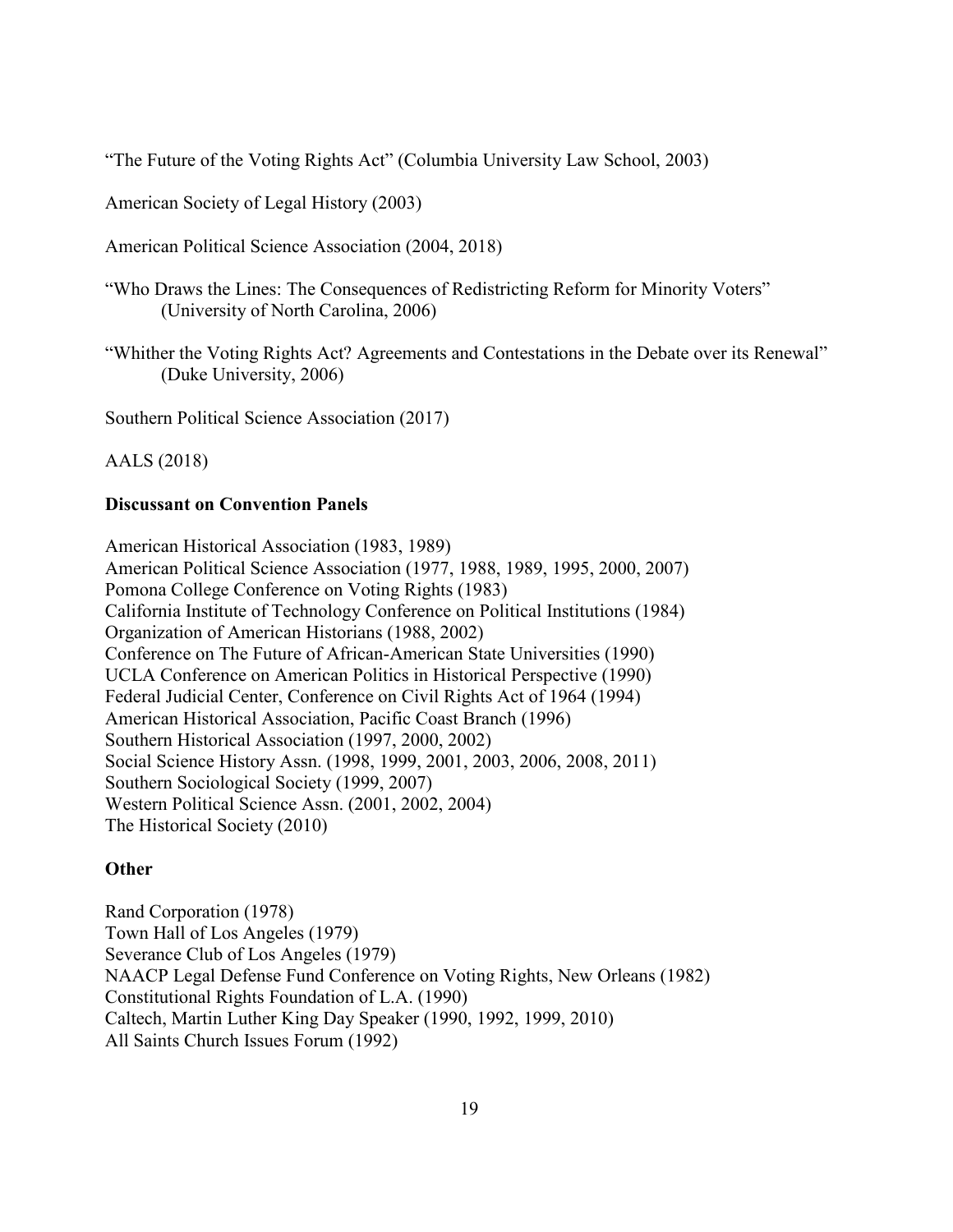Church of the Good Shepherd Issues Forum (1995) Pasadena Jewish Temple (1996) The Field Institute, San Francisco (1997) "Beyond 2007: Voting Rights in the 20th Century," (Washington D.C., 1997) Augusta-Richmond County Museum (1999) Princeton University Reunion Forum, "Fifty Years of the Voting Rights Act" (2015) Pasadena-Foothills Democratic Club (2016) Pasadena Playhouse (2017) Pasadena NAACP (2017) MonteCedro Senior Living Community (2018)

# **ORGANIZATIONS AND PROFESSIONAL SERVICE**

### **Committees**

Chairman, Methodology Network, Social Science History Association, 1976-80 Program Committee, Social Science History Assn., 1981, 1983 Membership Committee, Southern Historical Association, 1976-77, 1983, 1991-92 American Historical Association Committee on Quantitative Methods, 1983-86 Anglo-American Historical Committee, 1984-85 Committee on Harmsworth Professorship, American Historical Assn., 1985-88 Executive Committee, Social Science History Assn., 1989-1993

#### **Editorial Boards**

*Journal of American History*, 1977-1980 *Historical Methods,* 1983-86 *Social Science History*, 1987-92 *Journal of Interdisciplinary History*, 1989- Co-Editor, *Historical Methods*, 2000-05 Editor, *Historical Methods*, 2005-13

#### **EXPERT WITNESS TESTIMONY**

*Hunter* v. *Underwood*, 471 U.S. 222 (1985).

*Mobile* v. *Bolden*, 542 F. Supp. 1050 (S.D. Ala. 1982).

*Moore* v. *Brown*, 542 F. Supp. 1078 (S.D. Ala. 1982).

*United States* v. *Dallas County Commission*, 548 F. Supp. 875 (S.D. Ala. 1981).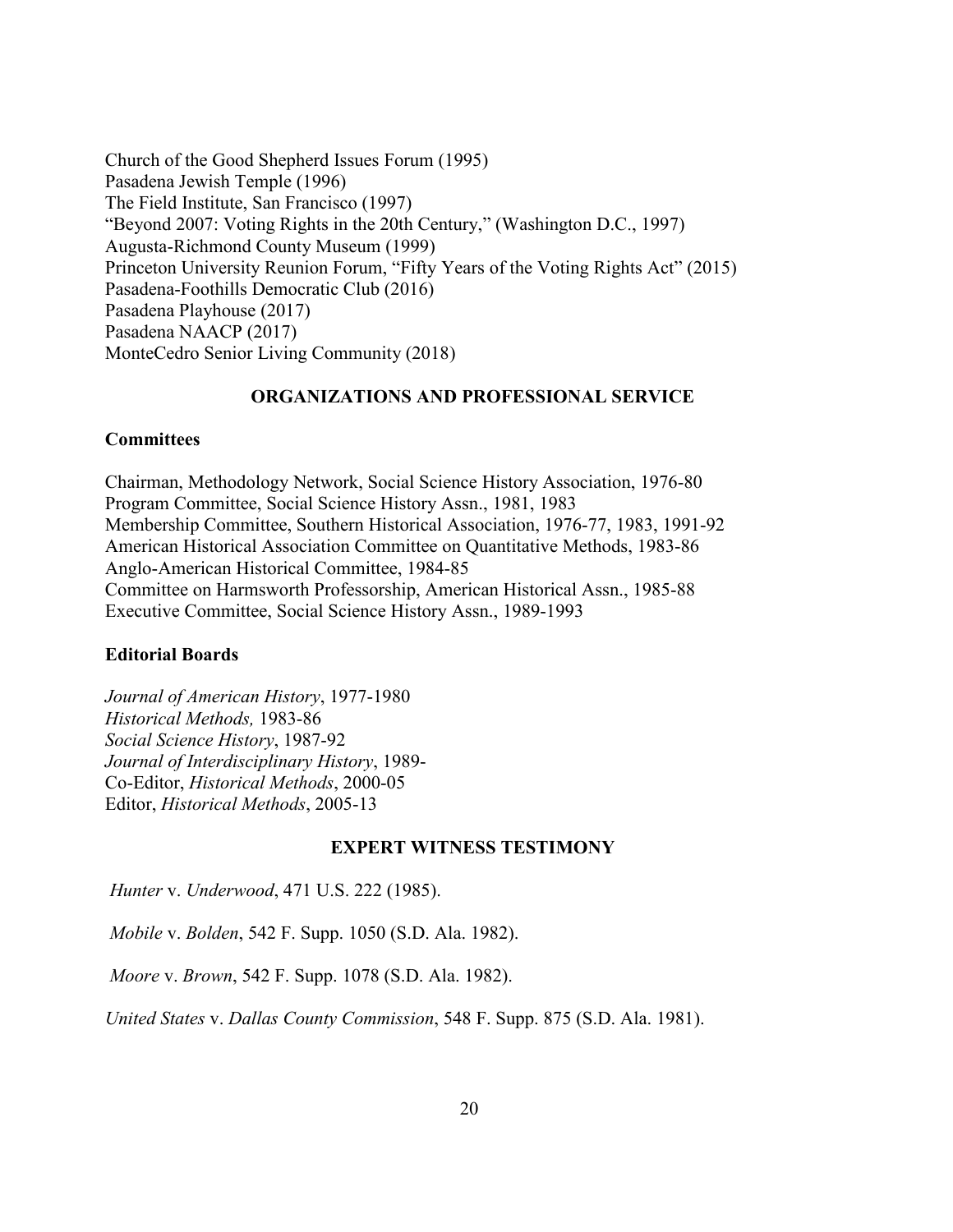*Taylor* v. *Haywood County, Tenn. Commission*, 544 F. Supp. 1122 (W.D. Tenn. 1982).

*Sumter County Council* v. U.S., 444 F. Supp. 694 (D.D.C. 1983).

- *Brown* v. *Board of Commissioners of the City of Chattanooga, Tenn.* 722 F. Supp. 380 (E.D. Tenn. 1989).
- *Garza* v. *Los Angeles County Board of Supervisors*, 756 F. Supp. 1298 (C.D. Cal. 1990), *aff'd*, 918 F.2d 763 (9th Cir. 1990), *cert. denied*, 111 S. Ct. 681 (1991).
- *Brooks* v. *Harris* (N.D. GA., Civ. Action No. 1: 90-CV-1001-RCF, July 1990), preliminary injunction refused to plaintiffs.
- *U.S.* v. *City of Memphis* (W.D. Tenn. 1991), further proceeding *sub nom*. *Muhammad v. City of Memphis*, 1995 U.S. Dist. LEXIS 22538 (W.D. Tenn. 1995).
- *Gonzales* v. *Monterey County, Cal.,* 808 F. Supp. 727 (N.D. Cal. 1992).
- *Members of the California Democratic Congressional Delegation* v. *Eu*, summary judgment granted to defendants.
- *DeBaca* v. *San Diego County Board of Supervisors* (S.D. Cal., Civ. No. 91-1282-R(M), May 11, 1992), summary judgment granted to defendants.
- *Cousin* v. *McWherter* (E.D. Tenn., 1993), 904 F. Supp. 686 (E.D. Tenn. 1995).
- *Rural West Tennessee African-American Affairs Council* v. *McWherter* 836 F.Supp. 453 (W.D. Tenn. 1993), *vacated,* 512 U.S. 1248 (1994).

*Shaw* v. *Hunt*, 861 F.Supp. 408 (E.D. N.C. 1994).

*Vera* v. *Richards*, 861 F.Supp. 1304 (S.D. Tex. 1994).

*Georgia* v. *Reno*, 881 F.Supp. 7 (D.D.C. 1995).

*Lopez* v. *Monterey County*, 871 F. Supp. 1254 (N.D. Cal. 1994), *order clarified* (Jan. 10, 1995).

*In Re 2001 Redistricting Cases v. Redistricting Board* (Alaska, 2002).

*Cano v. Davis*, 191 F.Supp. 2d 1135 (C.D. Cal. 2002)

*Sessions v. Perry*, 298 F. Supp. 2d 451 (E.D. Tex. 2004), *vacated sub nom. Henderson v. Perry*,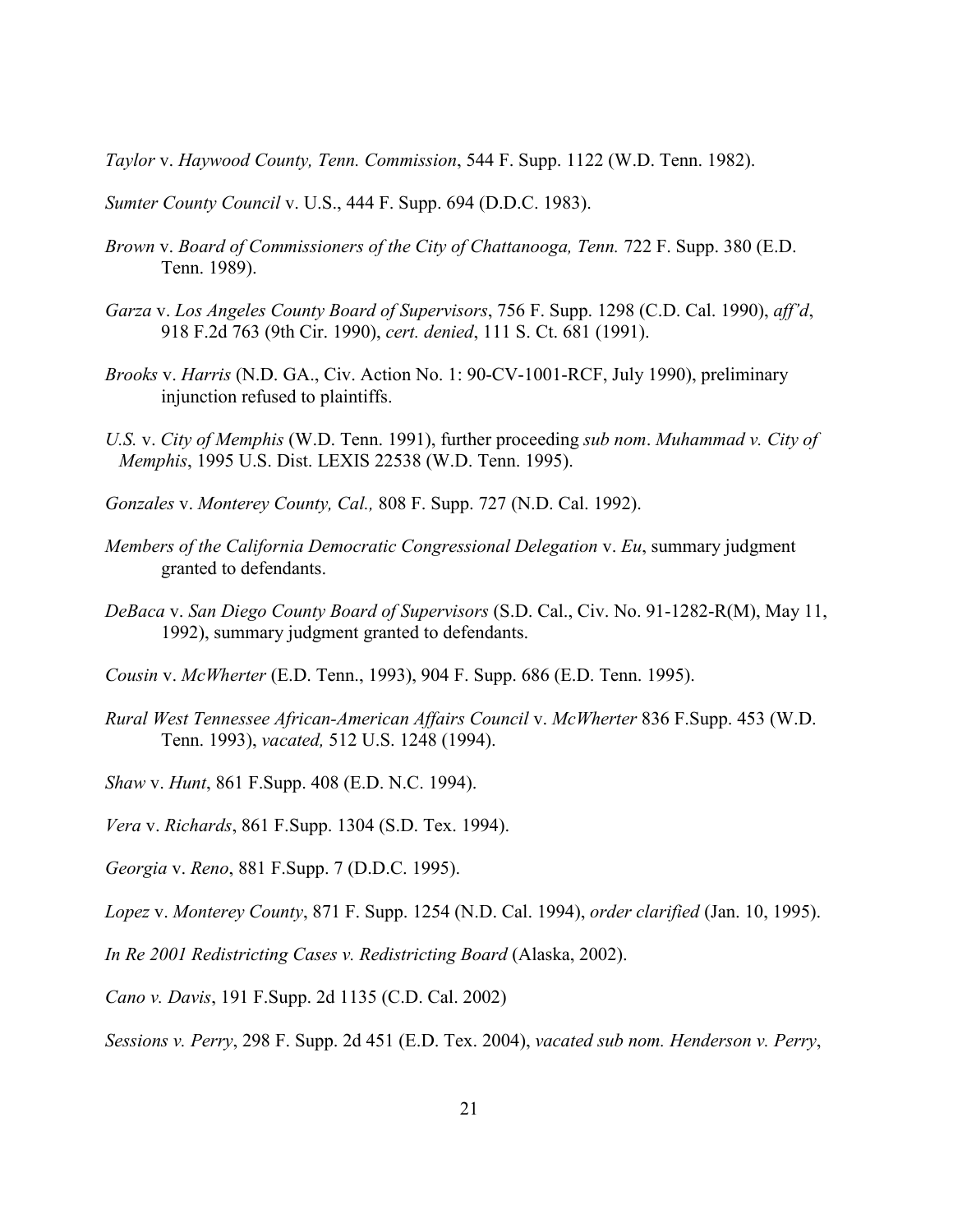543 U.S. 941 (2004), *and vacated sub nom. Jackson v. Perry*, 543 U.S. 941 (2004), and *vacated sub nom. Am. GI Forum of Texas v. Perry*, 543 U.S. 941 (2004), *and vacated sub nom. Lee v. Perry*, 543 U.S. 941 (2004), *and vacated sub nom. Travis Cty., Tex. v. Perry*, 543 U.S. 941 (2004).

- *Farrahkan v. Locke*, (Federal District Court, Washington State, D.C. No. CV-96-0076-RHW (2005); reversed by 9<sup>th</sup> Cir. Ct. of Appeals, No. 06-35669 (Jan. 5, 2010)).
- *U.S. v. Osceola County, FL*, 475 F.Supp. 2d 1220 (2006), later proceedings at 474 F. Supp. 2d 1254 (2006).
- *American Civil Rights Foundation v. Los Angeles Unified School District* (Los Angeles County Super. Ct. No. BC341363) summary judgment granted to defendants and affirmed by Court of Appeal, Second Appellate District, Division 5, in B205943.

*Sanchez v. City of Modesto*, 145 Cal.App. 4th 660 (2006) (App. 5 Dist. Cal. 2007), cert. denied, 552 U.S. 974 (2007), settled before trial.

- *Gomez v. Hanford* Joint Union School District, No. 04C0294 (Kings Co. Super. Ct.), settled before trial.
- *Avitia v. Tulare County Local Healthcare District* (07-224773, Sup. Ct. Tulare County), settled before trial.
- *Gonzalez v. City of Compton, CA.* (Case No. BC 450494, Superior Court, Los Angeles County), settled before trial.
- *Perez v. Perry,* 835 F. Supp. 2d 209 (W.D. Tex., San Antonio Div. 2012), *sub nom. Vesey v. Perry*, 71 F. Supp. 3d 627 (S.D. Tex. 2014), *stay granted* 769 F.3d 890 (5th Cir. 2014), *vacatur denied*, 135 S.Ct. 9 (2014), further proceedings *sub nom*. *Perez v. Abbott*, 250 F.Supp.3d 123 (W.D. Tex., San Antonio Div., 2017).

*Texas v. U.S.*, (C.A. No. 1:11-cv-01303, D.D.C.), decided Aug. 28, 2012, 887 F.Supp. 2d 133 (D.D.C. 2012), *vacated and remanded on other grounds*, 133 S. Ct. 2885 (2013).

*Texas v. Holder*, (C.A. No. 1:12-cv-00128-RMC-DST-RLW, D.D.C.), 888 F. Supp. 2d 113 (D.D.C. 2012), decided Aug. 30, 2012.

*Jauregui v. City of Palmdale, California* (Case No. BC483039), decided July 23, 2013.

*Soliz v. City of Santa Clarita* (LASC Case No. BC512735), settled before trial.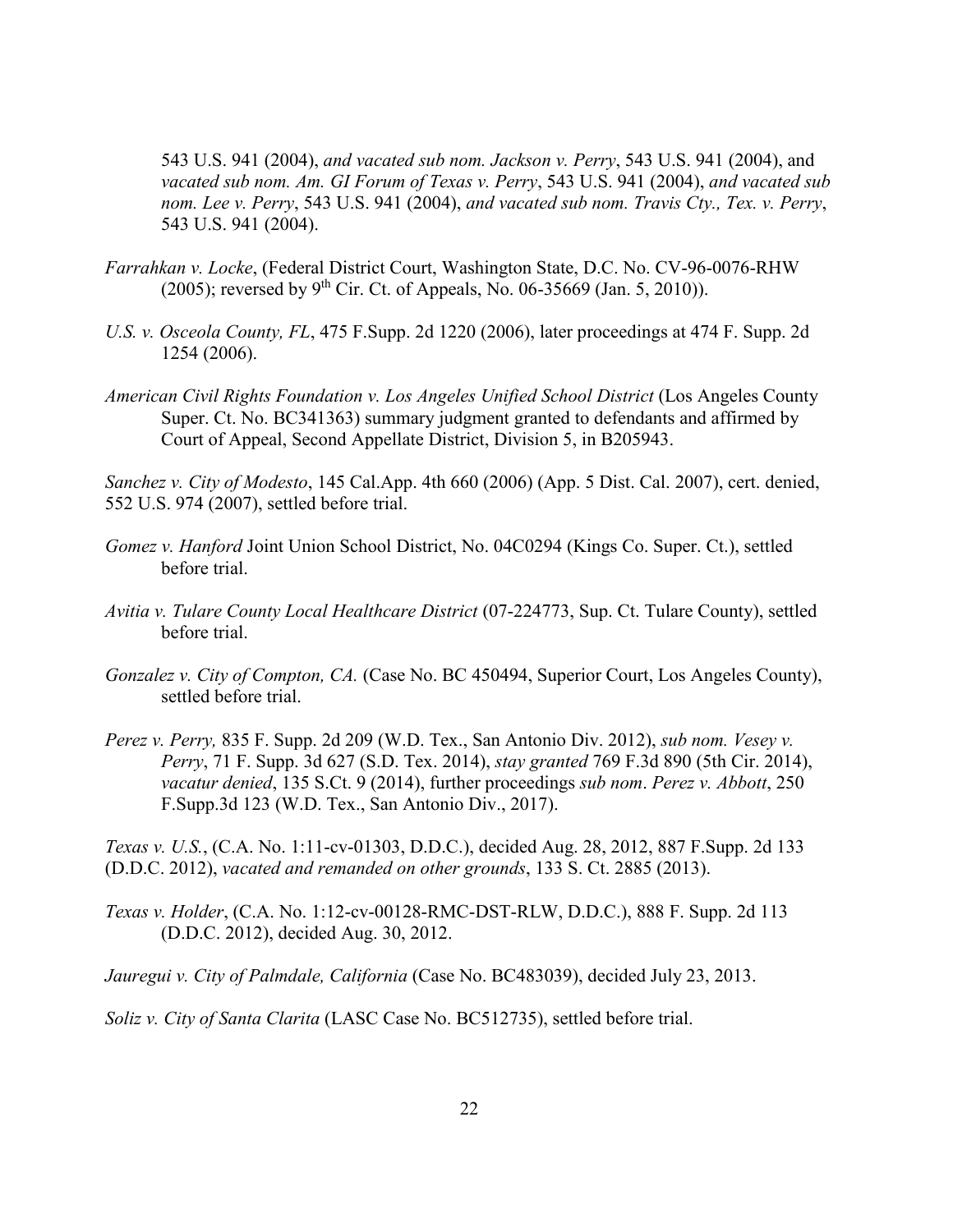- *Soliz v. Santa Clarita Community College District* (LASC Case No. BC512736), settled before trial.
- *Banales v. City of Santa Barbara* (Case No. 1468167, Superior Court, Santa Barbara County), settled before trial, 2014.
- *League of Women Voters v. McCrory* (Case No. 1:13CV658, M.D. N.C., decided as *N.C. State Conf. of the NAACP v. McCrory*, 2016 WL 1650774 (M.D.N.C. Apr. 25, 2016), rev'd 831 F.3d 204 (4th Cir. 2016), *cert. denied*, *sub nom. N.C. v. N.C. State Conf. of the NAACP*, 2017 U.S. LEXIS 2947 (U.S., May 15, 2017).
- *Georgia State Conference of the NAACP v. Fayette County [Georgia] Board of Commissioners* (CA No. 3:11-CV-123-TCB), settled before trial, 2015.
- *Garrett v. City of Highland* (Case No. CIVDS 1410696, Superior Court, San Bernardino County), Decided Jan. 19, 2016.
- *Jaramillo v. City of Fullerton*, settled before trial, 2015.

*Burgess v. City of Banning*, RIC 1603770 (Riverside Superior Court, 2016), settled before trial.

*SVREP v. City of Rancho Cucamonga*, settled before trial.

*Sanchez v. City of West Covina, CA*, BC634674, 2017, settled before trial.

*Greater Birmingham Ministries v. State of Alabama* C.A. No. 2:15-cv-02193-LSC (N.D. Ala.)*,* pending before  $11<sup>th</sup>$  Circuit on appeal from summary judgment for defendants.

*HQH Chinese American Equalization Association v. The City of Arcadia*, settled before trial.

*Luna v. County of Kern*, 291 F.Supp.3d 1088 (E.D. Cal. 2018).

*Yumori Kaku v. City of Santa Clara*, Case No. 17CV319862 (Superior Court, Santa Clara County), decided for plaintiffs, June 6, 2018.

*Pico Neighborhood Assn. v. City of Santa Monica*, BC616804 (Superior Court, Los Angeles County), decided for plaintiffs, Feb. 13, 2019

*Jones v. De Santis*, Case No. Case No. 4:19cv300-RH/MJF (N.D. Fla. May 24, 2020).

*Dream Defenders v. DeSantis*, Case No. 4:20-cv-236-RH-MJF (N.D. Fla.), settled before trial, 2020.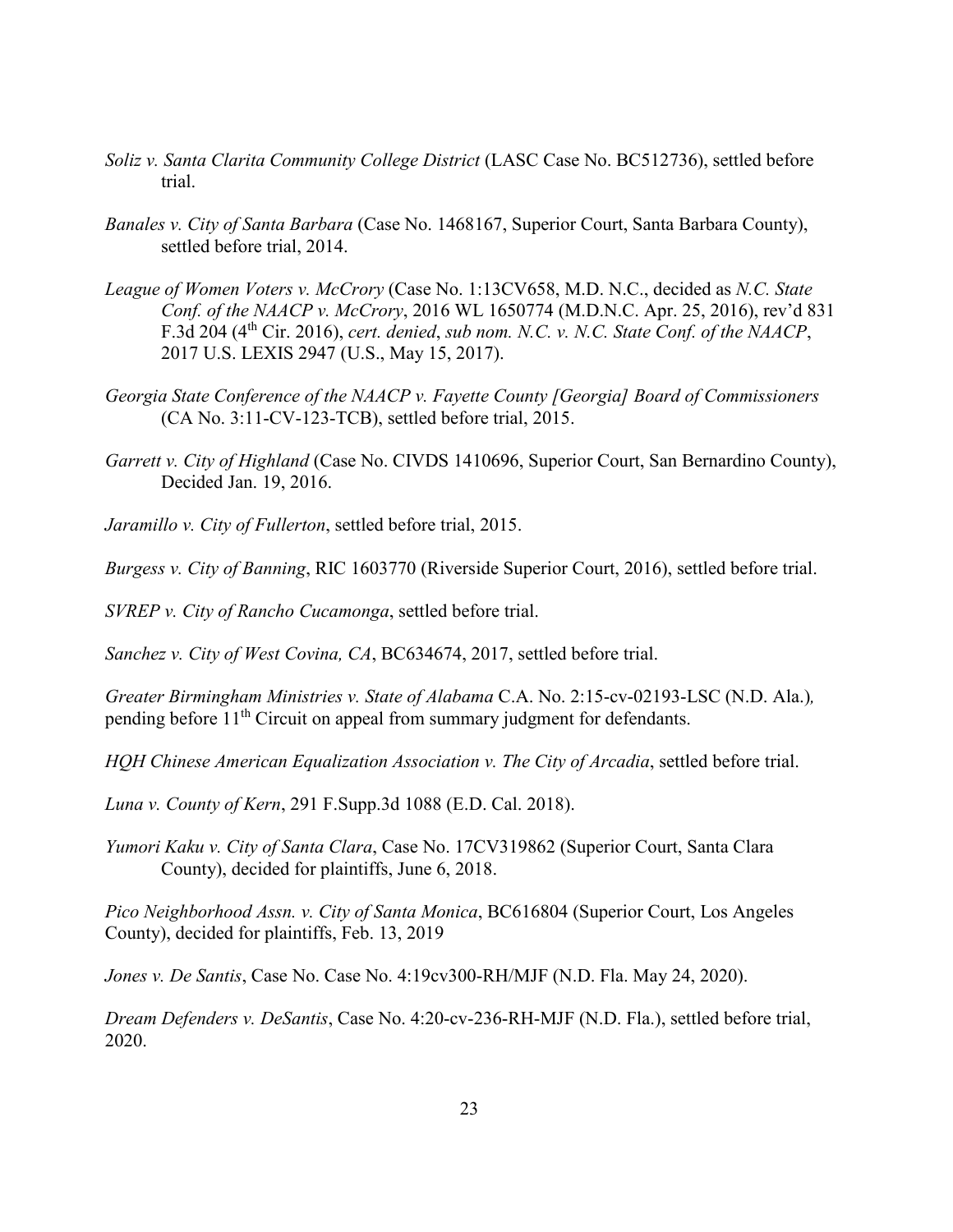*Southwest Voter Registration Education Project v. City of Carson, CA*, Case. No.: 19STCV32291 (Superior Court, County of Los Angeles), settled before trial.

# **Testimony at Hearings**

Subcommittee on Civil and Constitutional Rights, Committee on the Judiciary, U.S. House of Representatives, *Extension of the Voting Rights Act*, 97 Cong, 1st Sess. (1981), pp. 2005- 28.

California State Assembly, District Representation Committee, April 14, 2005.

- California State Assembly, Elections and Redistricting Committee and Senate, Reapportionment and Constitutional Amendments Committee, Sept. 26, 2005.
- National Commission on the Voting Rights Act, Los Angeles, Sept. 27, 2005.

National Commission on Voting Rights, San Francisco, Jan. 30, 2014.

Subcommittee on the Constitution, Civil Rights, and Civil Liberties, Committee on the Judiciary, U.S. House of Representatives, *Legislative Proposals to Strengthen the Voting Rights Act*, Oct. 17, 2019, H. Rept. 116-317 *Voting Rights Advancement Act of 2019*, available at [https://www.congress.gov/congressional-report/116th-congress/house](https://www.congress.gov/congressional-report/116th-congress/house-report/317/1?q=%7B%22search%22%3A%22Voting+Rights+Advancement+Act%22%7D&r=3&overview=closed)[report/317/1?q=%7B%22search%22%3A%22Voting+Rights+Advancement+Act%22%7D&r=3](https://www.congress.gov/congressional-report/116th-congress/house-report/317/1?q=%7B%22search%22%3A%22Voting+Rights+Advancement+Act%22%7D&r=3&overview=closed) [&overview=closed,](https://www.congress.gov/congressional-report/116th-congress/house-report/317/1?q=%7B%22search%22%3A%22Voting+Rights+Advancement+Act%22%7D&r=3&overview=closed) testimony summarized pp. 53-56.

#### **CONSULTING**

Philadelphia Social History Project, for The National Endowment for the Humanities, 1976.

- History Review Panel, Research Grants Division, National Endowment for the Humanities, Spring 1978, Winter 1979.
- U.S. Department of Justice, *U.S.* v. *South Carolina*, U.S. District Court, South Carolina, 1980 (State Senate; case withdrawn).
- Lawyers' Committee for Civil Rights, *Harris* v. *Hopewell*, U.S. District Court, 1982 (CA 82- 0036-R, Eastern District of Virginia), settled before trial.
- U. S. Department of Justice, *Bladen County, North Carolina* v. *United States*, No. 87-2974 (D.D.C., 1988), settled before trial.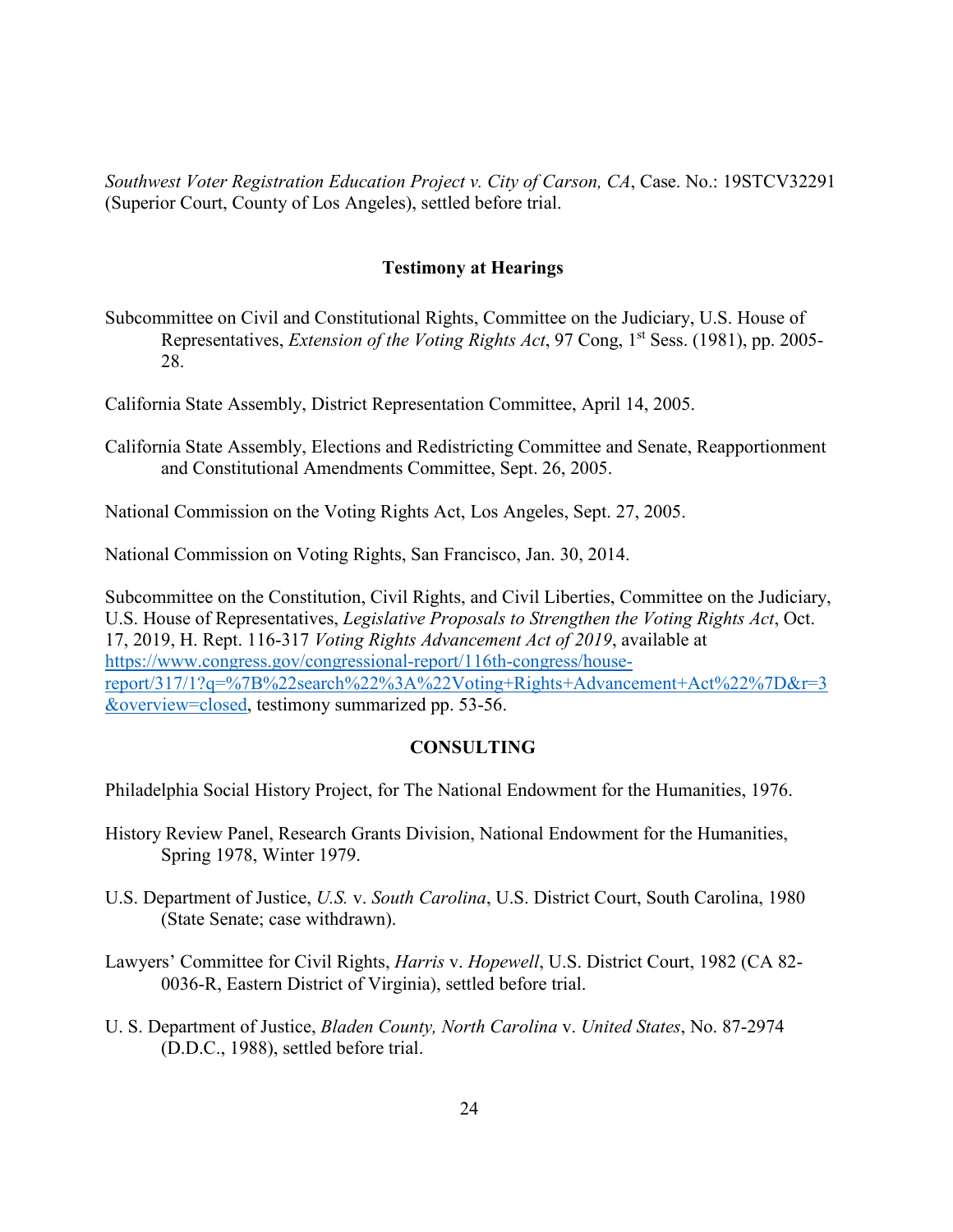NAACP, *NAACP* v. *City of Tulsa*, Oklahoma, 1990: (N.D. OK.), settled before trial.

Alabama State University, *Knight* v. *James*, No. CV83-M-1676-S (N.D. Ala. 1991).

City of Santa Monica, California, Charter Revision Commission, 1992.

MALDEF, *Bonilla* v. *Chicago Board of Election Commissioners*, 1993.

Private Plaintiffs, *Reyes* v. *City of Dinuba, Ca.*, 1993, settled before trial.

MALDEF, *Valadez* v. *City of Santa Maria*, 1994.

MALDEF, 2001 California redistricting.

City of Salinas, California, 2001 redistricting of County Board of Supervisors.

City of Chino, California, California Voting Rights Act, 2003.

- Leadership Conference on Civil Rights, on Hanford Unified School District and Modesto City Council, 2004
- Democratic State Central Committee of California, Comment for the U.S. Department of Justice on scheduling of election in State Senate District 15, 2010.
- City of Lancaster, California, California Voting Rights Act, 2014.

Fullerton School Board case, settled before trial.

Amicus Curiae Brief, 9<sup>th</sup> Circuit Court of Appeals, *Higgins v. Becerra*.

Asian-American Plaintiffs, potential CVRA case against City of San Marino, CA.

City of West Sacramento

### **CURRENT RESEARCH**

- *Separate But Not Equal: The* Cumming *Case and Race Relations in America* (University of Kansas Press, under contract).
- *"The Supremacy of Equal Rights": School Desegregation in Nineteenth Century America* (Cambridge University Press, under contract), a collection of three of my revised essays.